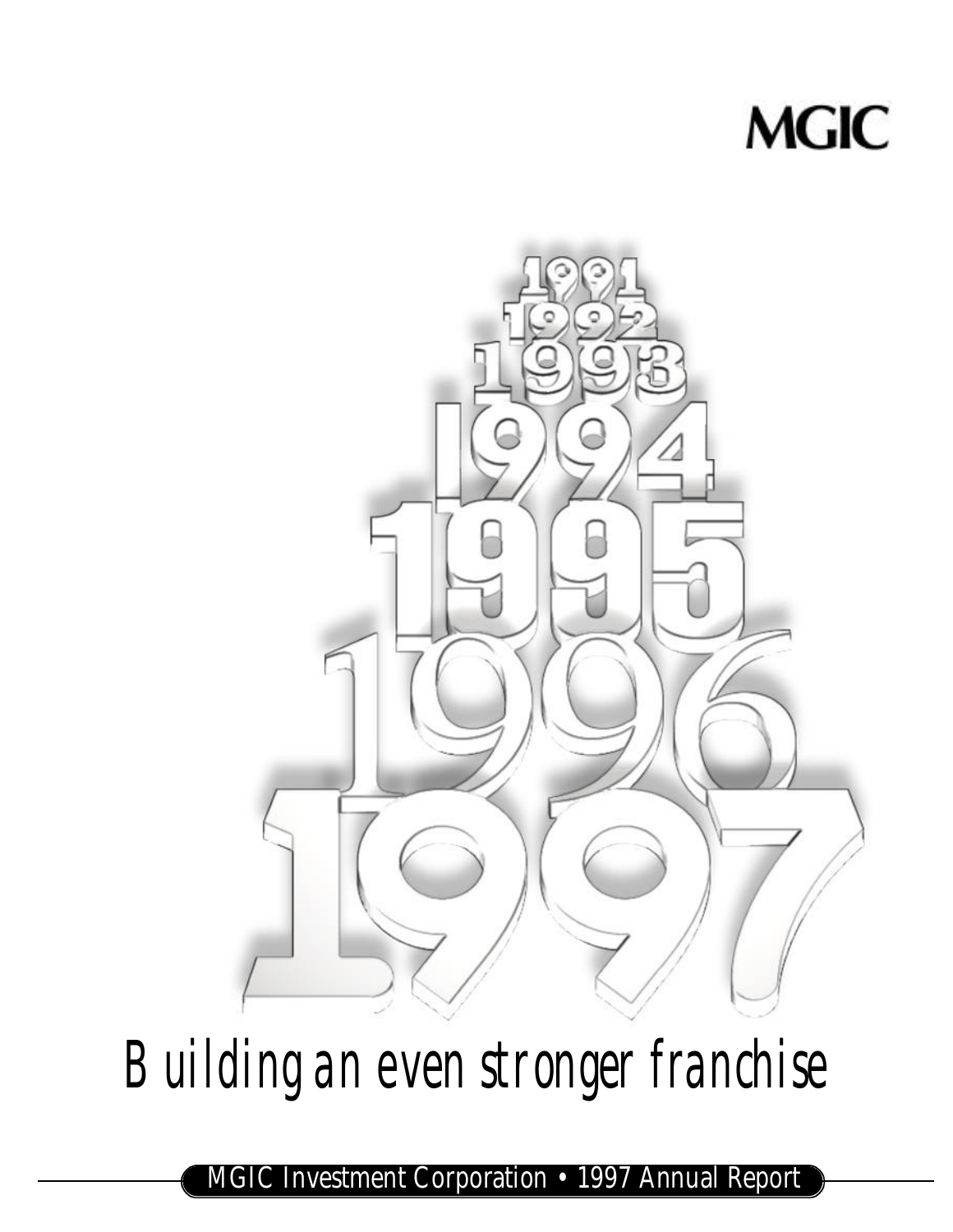# Financial Highlights

|                                                | 1995  | 1996  | 1997  |
|------------------------------------------------|-------|-------|-------|
| Net income (\$ millions)                       | 207.6 | 258.0 | 323.8 |
| Earnings per share (\$)                        | 1.75  | 2.17  | 2.75  |
| Return on equity (%)                           | 21.2  | 20.7  | 22.5  |
| New primary insurance written<br>(\$ billions) | 30.3  | 32.8  | 32.2  |

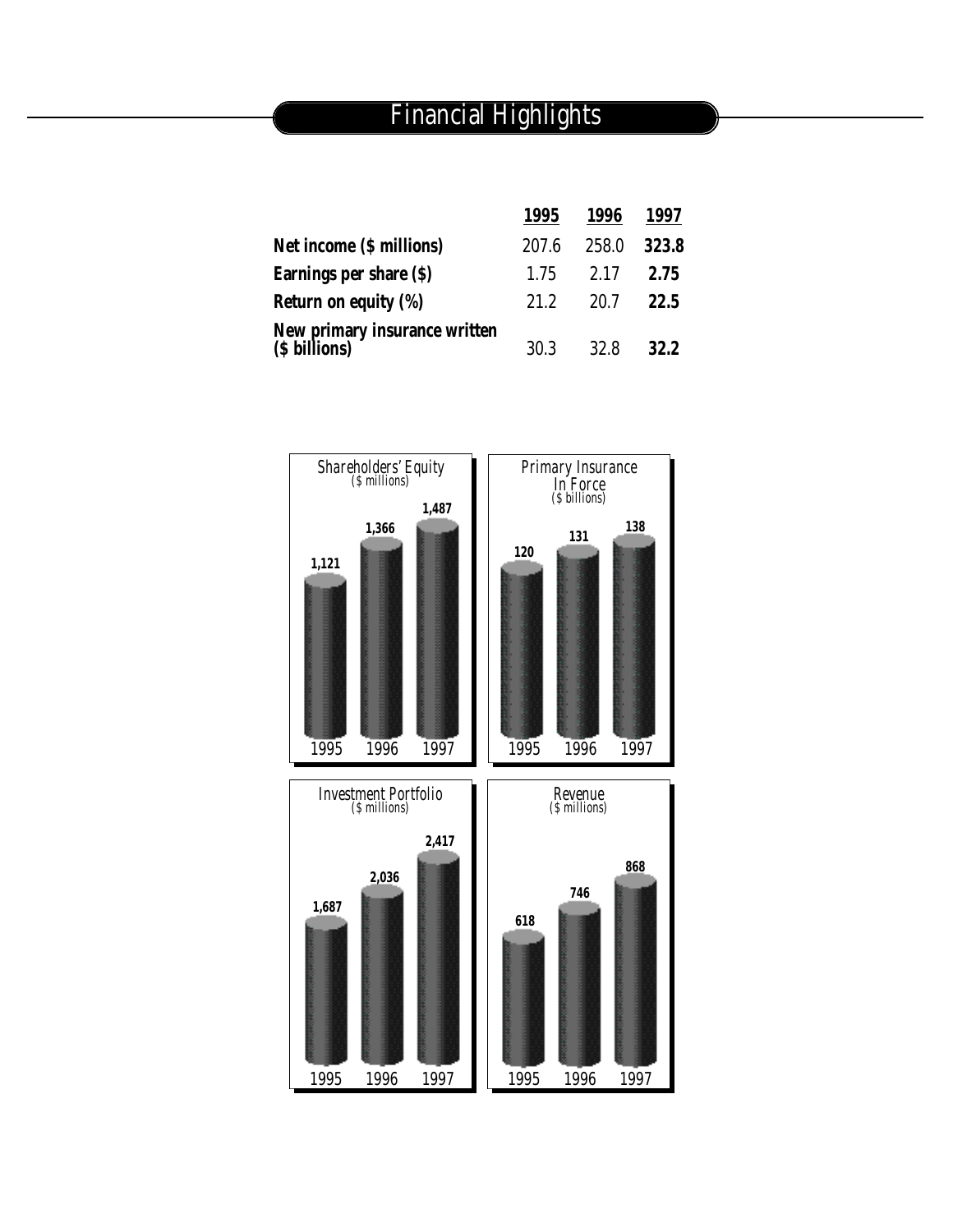The glossy, full-color look of past annual reports is gone. In its place is<br>one in black and white, one that tells the same story, but at a much<br>lower cost. The story is our strong financial performance. In 1997,<br>MGIC Inve he glossy, full-color look of past annual reports is gone. In its place is one in black and white, one that tells the same story, but at a much lower cost. The story is our strong financial performance. In 1997, in seven years as a public company.

The "black and white" of 1997 is that MGIC Investment Corporation earned a record \$324 million, an increase of 25 percent. After giving effect to a two-for-one stock split on June 2, earnings per share in 1997 totaled \$2.75, an increase of 27 percent. Our strong financial performance can be attributed to another good year for our core business of insuring residential first mortgages. Solid demand for low down payment mortgages, a healthy housing market, low interest rates, and our commitment to building a high-quality book of business in a cost-effective manner helped our principal subsidiary, Mortgage Guaranty Insurance Corporation (MGIC), post stellar results in 1997.

One of the most satisfying elements of our business is that we help families attain homeownership sooner than otherwise possible. Without private mortgage insurance, more than one million families each year would not be able to obtain conventional mortgages. For these families, the American Dream would be just that — a dream. In 1997, MGIC helped some 266,000 families make that dream a reality by insuring \$32.2 billion of mortgages, significantly more than any other private mortgage insurer. As a result, at year-end MGIC's insurance-in-force stood at \$138.5 billion.

As a customer-focused company, MGIC's goal is to forge long-term relationships with home mortgage lenders. We strive to align our organization with customers' operations so that MGIC is integrated into their processes and procedures. This approach has been fundamental to MGIC's success as the nation's leading private mortgage insurance company. By virtue of our extensive risk management expertise, capital markets support services, training programs, processing and underwriting systems, along with loan scoring technologies, we are well-positioned to continue assisting mortgage lenders as they serve the needs of American home buyers.

Mortgage origination volume in 1998 is expected to exceed 1997 levels. Several factors should fuel this growth. One is continued low interest rates. Another is the steady increase in the homeownership rate, as greater efforts are made to serve the needs of low- and moderate-income home buyers. A third is the growth in demand for housing from the immigrant population. MGIC's leadership role in insuring low down payment mortgages, coupled with our programs designed to meet the needs of the underserved population, positions us well to capitalize on these market opportunities.

Sincerely,

Bilday Cent & alma



**William H. Lacy** *President and Chief Executive Officer MGIC Investment Corporation*

**Curt S. Culver President and Chief Operating Officer** *M o rtgage Guaranty Insurance Corporation*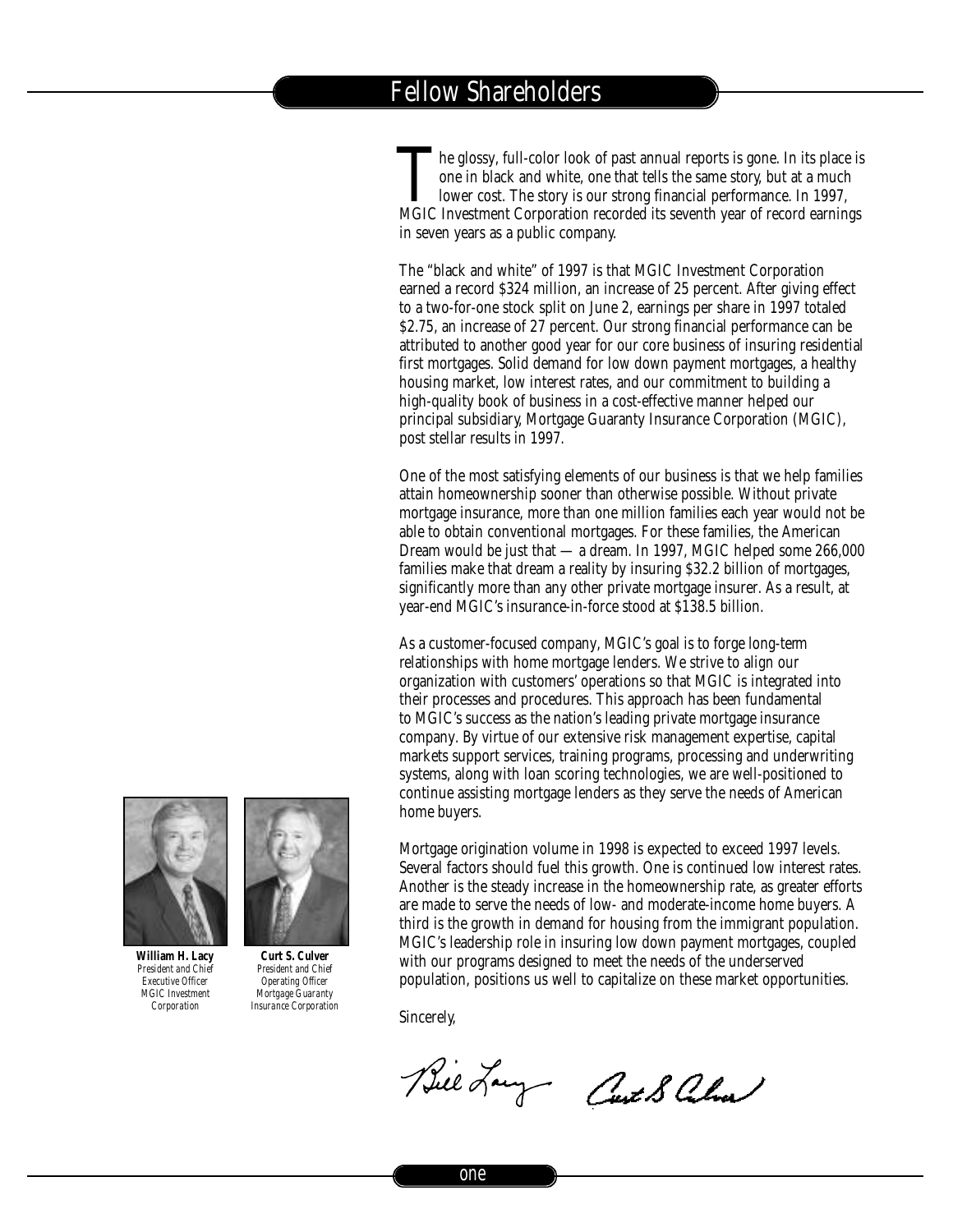#### The Annual Meeting

## Shareholder Information

The Annual Meeting of Shareholders of MGIC Investment Corporation will convene at 9 a.m. (CDT) on May 7, 1998 in Vogel Hall, Marcus Center for the Performing Arts, 123 E. State Street, Milwaukee, Wisconsin.

#### **10-K Report**

**Copies of the Annual Report on Form 10-K, filed with the Securities and Exchange Commission, will be available without charge after March 30, 1998, to shareholders on request from:**

**Secretary MGIC Investment Corporation P.O. Box 488 Milwaukee, WI 53201**

Transfer Agent and Registrar

Firstar Trust Company Corporate Trust Services 1555 North RiverCenter Drive Suite 301 Milwaukee, Wisconsin 53212 (414) 276-3737 (800) 637-7549

Corporate Headquarters

MGIC Plaza 250 East Kilbourn Avenue Milwaukee, Wisconsin 53202 Mailing Address

P.O. Box 488 Milwaukee, Wisconsin 53201 Shareholders' Services (414) 347-6596

### MGIC Stock

MGIC Investment Corporation Common Stock is listed on the New York Stock Exchange under the symbol MTG. At December 31, 1997, 113,791,593 shares were outstanding. The following table sets forth for 1996 and 1997 by quarter the high and low sales prices of the Company's common stock on the New York Stock Exchange Composite Tape.

|          |         | 1996                                    | 1997    |         |
|----------|---------|-----------------------------------------|---------|---------|
| Quarters | High    | Low                                     | High    | Low     |
| 1st      |         | \$32.6250 \$25.2500 \$40.7500 \$35.3750 |         |         |
| 2nd      | 30.7500 | 25.8125                                 | 50.2500 | 35.2500 |
| 3rd      | 34.7500 | 26.7500                                 | 59.7500 | 46.1250 |
| 4th      | 38.8750 | 33.0625                                 | 66.9375 | 55.6250 |
|          |         |                                         |         |         |

In 1996 and 1997 the Company declared and paid the following cash dividends:

| Quarters        | 1996  | 1997   |
|-----------------|-------|--------|
| 1st             | S.020 | \$.020 |
| 2 <sub>nd</sub> | .020  | .025   |
| 3rd             | .020  | .025   |
| 4th             | .020  | .025   |
|                 | S.080 | S.095  |

Dividend and stock price data have been restated to reflect the June 1997 two-for-one stock split.

See Note 10 to the Consolidated Financial Statements for information relating to restrictions on the payment of cash dividends.

As of February 27, 1998, the number of shareholders of record was 364. In addition, there were an estimated 37,000 beneficial owners of shares held by brokers and fiduciaries.

## Safe Harbor Statement

The following is a "Safe Harbor" Statement under the Private Securities Litigation Reform Act of 1995:

The statements contained in this 1997 Annual Report that are not historical facts are forward looking statements. Actual results may differ materially from those contemplated by the forward looking statements. These forward looking statements involve risks and uncertainties, including but not limited to, the following risks:

• that demand for housing generally or in MGIC's market segment may be adversely affected by changes in interest rates, adverse economic conditions, or other reasons;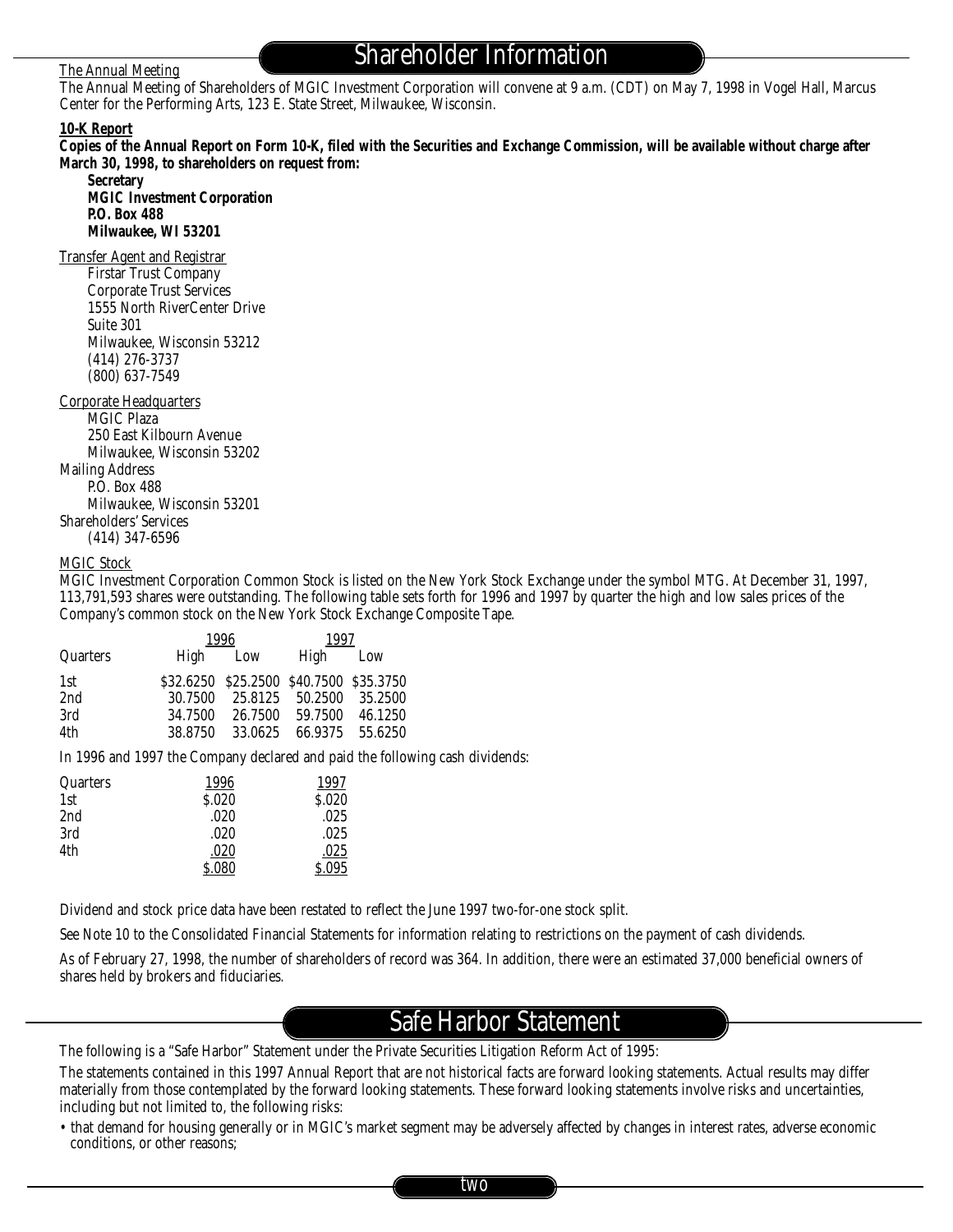- that government housing policy may change, including changes in Federal Housing Administration loan limits, and changes in the statutory charters and coverage requirements of Freddie Mac and Fannie Mae;
- that MGIC's market share of new insurance written or the amount of new insurance written may be adversely affected as a result of factors affecting housing demand, government housing policy and Freddie Mac and Fannie Mae discussed above; or as a result of underwriting changes by the Company; actions taken by the Company's competitors, including their underwriting criteria, pricing or products offered; decisions by lenders to originate low down payment loans using substitutes for mortgage insurance; or for other reasons;
- that cancellations may increase and persistency may decrease due to refinancings, changes in Freddie Mac or Fannie Mae cancellation policies or legislation regarding mortgage insurance cancellation, or due to other factors; and
- that delinquencies, incurred losses or paid losses may increase as a result of adverse changes in regional or national economies which affect borrowers' incomes or housing values.

Investors are also directed to other risks discussed in documents filed by the Company with the Securities and Exchange Commission.

MGIC INVESTMENT CORPORATION & SUBSIDIARIES – YEARS ENDED DECEMBER 31, 1997, 1996, 1995, 1994 AND 1993

### Five-Year Summary of Financial Information

|                                            | 1997      |    | 1996                     |    | 1995                                             |    | 1994        |    | 1993        |
|--------------------------------------------|-----------|----|--------------------------|----|--------------------------------------------------|----|-------------|----|-------------|
|                                            |           |    |                          |    | (In thousands of dollars, except per share data) |    |             |    |             |
| <b>Summary of Operations</b><br>Premiums:  |           |    |                          |    |                                                  |    |             |    |             |
|                                            |           |    |                          |    |                                                  |    |             |    |             |
|                                            |           | S  | 588,927                  | S. | 480,312                                          | S  | 410,296     | S  | 342,727     |
|                                            | 708,744   |    | \$617,043                | Ŝ. | 506,500                                          | S  | 403,990     | Ŝ  | 299,342     |
|                                            | 123,602   |    | 105,355                  |    | 87,543                                           |    | 75,233      |    | 64,689      |
| Realized investment gains, net             | 3,261     |    | 1,220                    |    | 1,496                                            |    | 336         |    | 5,139       |
|                                            | 32,665    |    | 22,013                   |    | 22,347                                           |    | 22,667      |    | 34,347      |
|                                            | 868,272   |    | 745,631                  |    | 617,886                                          |    | 502,226     |    | 403,517     |
|                                            |           |    |                          |    |                                                  |    |             |    |             |
| Losses and expenses:                       |           |    |                          |    |                                                  |    |             |    |             |
|                                            | 242,362   |    | 234,350                  |    | 189,982                                          |    | 153,081     |    | 107,132     |
| Underwriting and other expenses            | 157,194   |    | 146,483                  |    | 137,559                                          |    | 136,027     |    | 132,057     |
|                                            | 6,399     |    | 3,793                    |    | 3,821                                            |    | 3,856       |    | 3,888       |
|                                            | (3,056)   |    | (4,023)                  |    | (4,885)                                          |    | (7,821)     |    | (14, 375)   |
|                                            | 402,899   |    | 380,603                  |    | 326,477                                          |    | 285,143     |    | 228,702     |
|                                            |           |    |                          |    |                                                  |    |             |    |             |
|                                            | 465,373   |    | 365,028                  |    | 291,409                                          |    | 217,083     |    | 174,815     |
|                                            | 141,623   |    | 107,037                  |    | 83,844                                           |    | 57,565      |    | 47,546      |
|                                            | 323,750   | Ŝ. | 257,991                  | S. | 207,565                                          | \$ | 159,518     | S  | 127,269     |
|                                            |           |    |                          |    |                                                  |    |             |    |             |
| Weighted average common shares outstanding |           |    |                          |    |                                                  |    |             |    |             |
|                                            | 117,924   |    | 119,046                  |    | 118,567                                          |    | 117,955     |    | 117,851     |
|                                            | 2.75      | S  | 2.17                     | \$ | 1.75                                             | \$ | 1.35        | \$ | 1.08        |
|                                            |           |    |                          |    |                                                  |    |             |    |             |
|                                            | .095      | \$ | .08                      | \$ | .08                                              | \$ | .08         | \$ | .0725       |
| <b>Balance sheet data</b>                  |           |    |                          |    |                                                  |    |             |    |             |
|                                            |           |    | \$2,036,234              |    | \$1,687,221                                      |    | \$1,292,960 |    | \$1,099,643 |
|                                            | 2,617,687 |    | 2,222,315                |    | 1,874,719                                        |    | 1,476,266   |    | 1,343,205   |
|                                            | 598,683   |    | 514,042                  |    | 371,032                                          |    | 274,469     |    | 213,600     |
|                                            | 237,500   |    | $\overline{\phantom{m}}$ |    | 35,799                                           |    | 36,147      |    | 36,459      |
|                                            | 1,486,782 |    | 1,366,115                |    | 1,121,392                                        |    | 838,074     |    | 712,070     |
|                                            | 13.07     |    | 11.59                    |    | 9.56                                             |    | 7.18        |    | 6.11        |

*(1) In May 1997, the Company declared a two-for-one stock split of the common stock in the form of a 100% stock dividend. The additional shares were issued on June 2, 1997. Prior year shares, dividends per share and earnings per share have been restated to reflect the split.*

*(2) Diluted earnings per share per Statement of Financial Accounting Standards No. 128, "Earnings Per Share.*

*A brief description of the Company's business is contained in Note 1 to the Company's Consolidated Financial Statements, page fourteen.*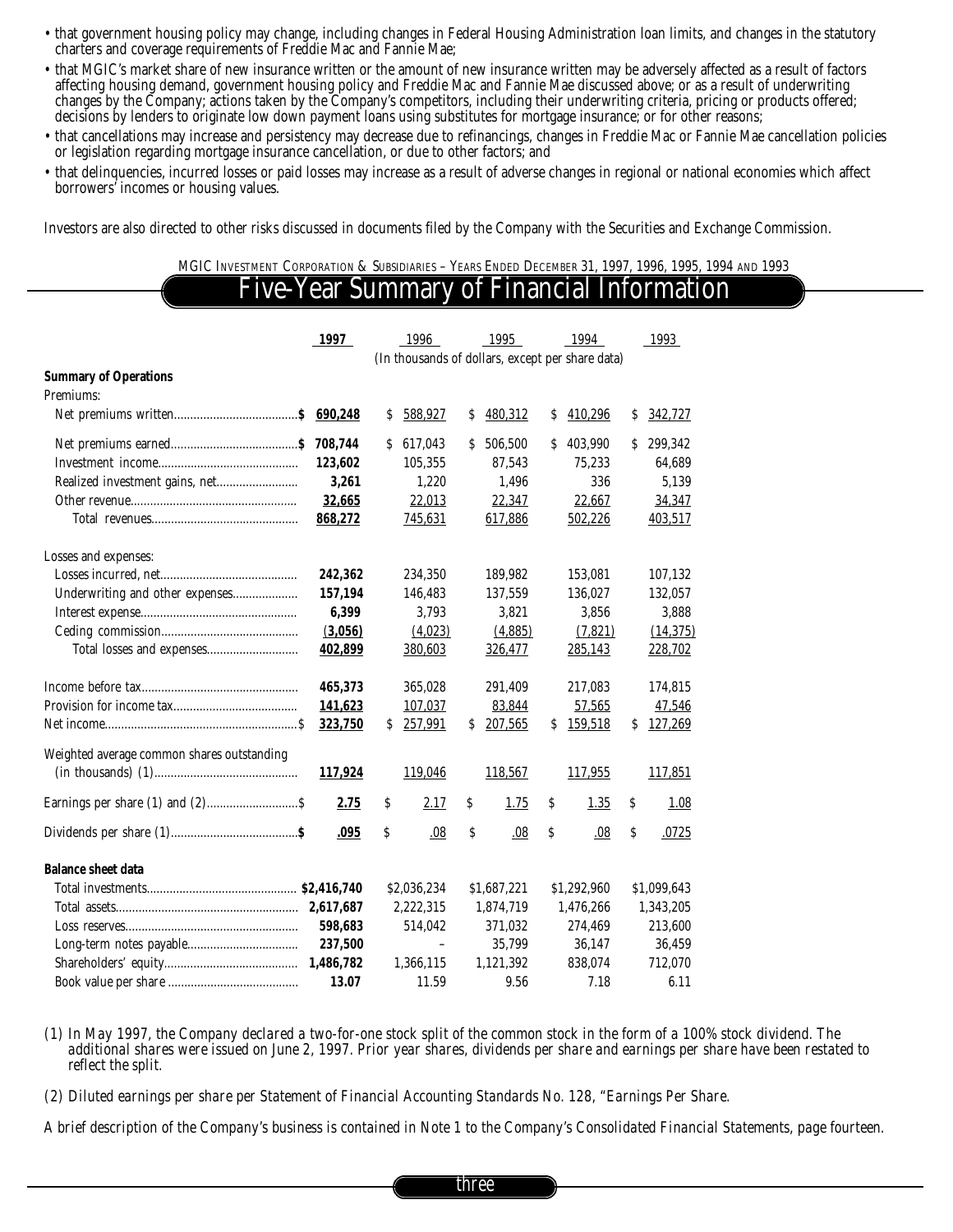# Five-Year Summary of Financial Information

|                                                | 1997      | 1996           | 1995          | 1994                   | 1993                                |
|------------------------------------------------|-----------|----------------|---------------|------------------------|-------------------------------------|
| New primary insurance written (\$ millions)\$  | 32,250    | Ŝ.<br>32,756   | \$<br>30,277  | $\mathsf{S}$<br>34,419 | $\boldsymbol{\mathsf{S}}$<br>37,041 |
| New pool risk written (\$ million)             | 394       | $\overline{c}$ | 1             | 27                     | 17                                  |
| Insurance in force (at year-end) (\$ millions) |           |                |               |                        |                                     |
| Direct primary insurance                       |           |                |               |                        |                                     |
|                                                | 138,497   | 131,397<br>S.  | S.<br>120,341 | 104,416<br>S.          | 85.848<br>S                         |
|                                                | 4.971     | 6,505          | 8.196         | 9,932                  | 12,737                              |
| Direct primary risk                            |           |                |               |                        |                                     |
|                                                | 32,175    | 29,308         | 25,502        | 20,756                 | 16,810                              |
|                                                | 1,260     | 1,637          | 2,055         | 2,481                  | 3,180                               |
| Net primary risk                               |           |                |               |                        |                                     |
|                                                | 31,580    | 28,565         | 24,593        | 19,664                 | 13,971                              |
|                                                | 789       | 1,006          | 390           | 471                    | 604                                 |
| Direct pool risk                               |           |                |               |                        |                                     |
|                                                | 590       | 232            | 254           | 295                    | 348                                 |
|                                                | 478       | 533            | 638           | 721                    | 962                                 |
| Net pool risk                                  |           |                |               |                        |                                     |
|                                                | 530       | 181            | 186           | 195                    | 188                                 |
|                                                | 318       | 349            | 134           | 157                    | 211                                 |
| Primary loans in default ratios                |           |                |               |                        |                                     |
| Policies in force                              |           |                |               |                        |                                     |
|                                                | 1,342,976 | 1,299,038      | 1,219,304     | 1,080,882              | 921,259                             |
|                                                | 176,817   | 223,986        | 270,800       | 315,313                | 386,103                             |
| Loans in default                               |           |                |               |                        |                                     |
|                                                | 28,493    | 25,034         | 19,980        | 15,439                 | 13.658                              |
|                                                | 8,570     | 10,072         | 12,354        | 14,516                 | 16,757                              |
| Percentage of loans in default                 |           |                |               |                        |                                     |
|                                                | 2.12%     | 1.93%          | 1.64%         | 1.43%                  | 1.48%                               |
|                                                | 4.85%     | 4.50%          | 4.56%         | 4.60%                  | 4.34%                               |
| <b>Insurance operating ratios (GAAP)</b>       |           |                |               |                        |                                     |
|                                                | 34.2%     | 38.0%          | 37.5%         | 37.9%                  | 35.8%                               |
|                                                | 18.4%     | 21.6%          | 24.6%         | 28.1%                  | 25.7%                               |
|                                                | 52.6%     | 59.6%          | 62.1%         | 66.0%                  | 61.5%                               |
| Risk-to-capital ratios (statutory)             |           |                |               |                        |                                     |
| Combined insurance subsidiaries                | 16.4:1    | 18.8:1         | 19.9:1        | 20.6:1                 | 18.9:1                              |
|                                                | 15.7:1    | 18.1:1         | 19.1:1        | 19.6:1                 | 17.1:1                              |

*\*The New book consists of insurance written by Mortgage Guaranty Insurance Corporation ("MGIC"), a subsidiary of MGIC Investment Corporation, since March 1, 1985. The Old book consists of insurance written or committed to by Wisconsin Mortgage Assurance Corporation ("WMAC") prior to March 1, 1985. At December 31, 1997 and 1996, MGIC and another subsidiary of MGICInvestment Corporation were reinsurers of, in the aggregate, 65.6% and 64.8%, respectively, of the Old book, and MGIC is the manager of the Old book for WMAC. The Direct information shown above for the Old book represents 100% of the Old book.*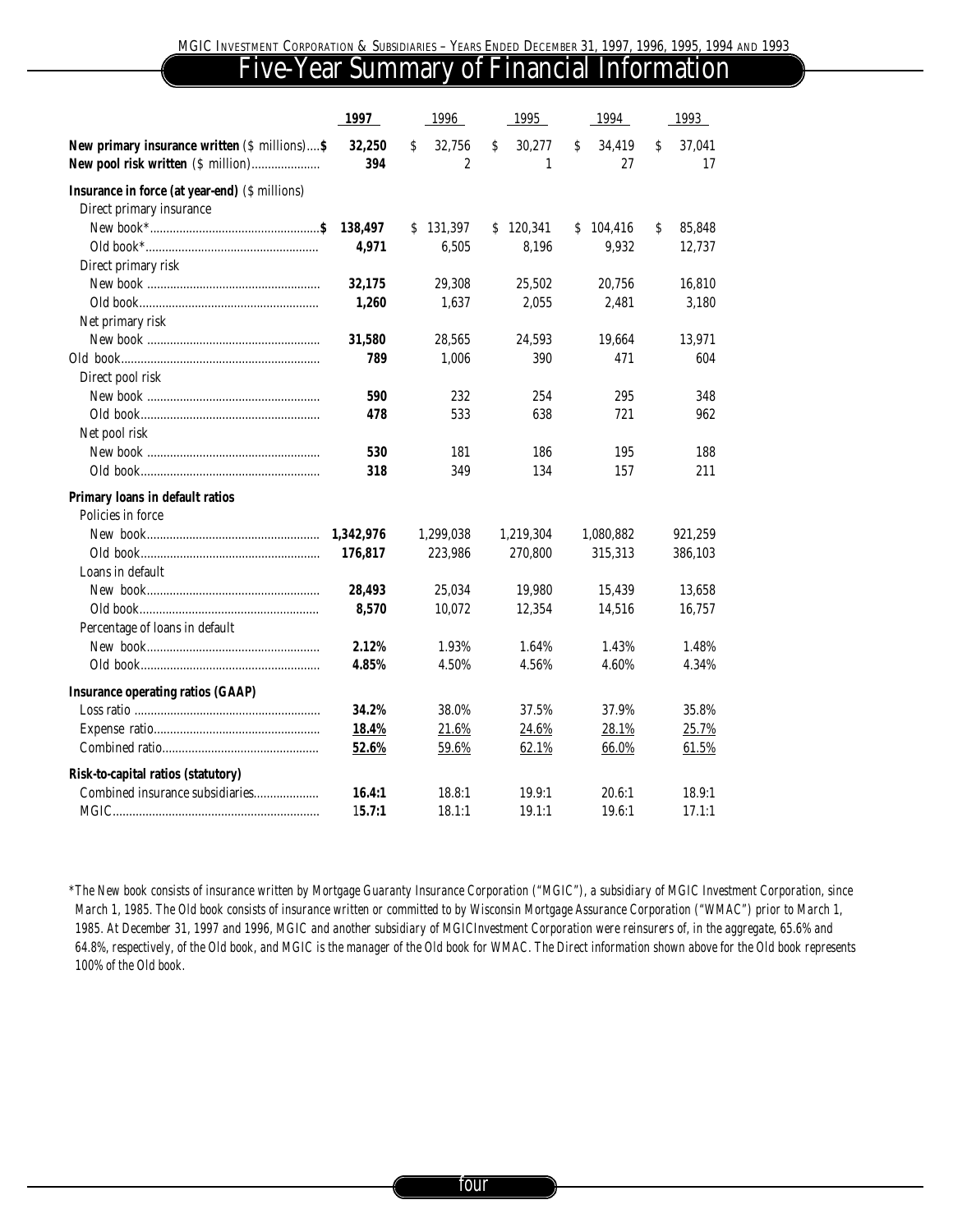# Management's Discussion and Analysis

# *Results of Consolidated Operations* **1997 Compared with 1996**

Net income for 1997 was \$323.8 million, compared with \$258.0 million in 1996, an increase of 25%. After giving effect for the Company's two-for-one stock split, effective June 2, 1997, net income per share for 1997 was \$2.75, compared with \$2.17 in 1996, an increase of 27%.

The amount of new primary insurance written by Mortgage Guaranty Insurance Corporation ("MGIC") during 1997 was \$32.2 billion (\$6.5 billion, \$7.7 billion, \$9.1 billion and \$8.9 billion during the first through fourth quarters, respectively), compared with \$32.8 billion in 1996 (\$7.6 billion, \$8.9 billion, \$8.6 billion and \$7.7 billion during the first through fourth quarters, respectively). Refinancing activity accounted for 15% of new primary insurance written in 1997 (17%, 12%, 12% and 20% of new primary insurance written for the first through fourth quarters, respectively), compared to 17% in 1996 (29%, 19%, 10% and 12% of new primary insurance written for the first through fourth quarters, respectively).

The \$32.2 billion of new primary insurance written during 1997 was offset by the cancellation of \$25.1 billion of insurance in force (\$5.1 billion, \$6.3 billion, \$6.6 billion and \$7.1 billion during the first through fourth quarters, respectively), and resulted in a net increase of \$7.1 billion in primary insurance in force, compared to new primary insurance written of \$32.8 billion, cancellation of \$21.7 billion, and a net increase of \$11.1 billion in insurance in force during 1996. Direct primary insurance in force was \$138.5 billion at December 31, 1997, compared to \$131.4 billion at December 31, 1996. In addition to providing direct primary insurance coverage, the Company also insures pools of mortgage loans. The Company's direct pool risk in force at December 31, 1997 was \$590.3 million compared to \$232.3 million at December 31, 1996 and is expected to

increase in 1998 as a result of outstanding commitments to write additional agency pool insurance.

Cancellation activity increased during 1997 due to favorable mortgage interest rates which resulted in a decrease in the MGIC persistency rate (percentage of insurance remaining in force from one year prior) to 80.9% at December 31, 1997, from 82.0% at December 31, 1996. Cancellation activity could increase in 1998 if proposed legislation regarding cancellation of mortgage insurance is enacted. Persistency at March 31, 1998 is expected to decrease compared to December 31, 1997 as a result of favorable mortgage interest rates in January and February 1998.

Net premiums written increased 17% to \$690.2 million in 1997, from \$588.9 million in 1996. Net premiums earned increased 15% to \$708.7 million in 1997, from \$617.0 million in 1996. The increases were primarily a result of the growth in insurance in force.

Investment income for 1997 was \$123.6 million, an increase of 17% over the \$105.4 million in 1996. This increase was primarily the result of an increase in the amortized cost of average investment assets to \$2.1 billion for 1997, from \$1.8 billion for 1996, an increase of 19%. The increase was partially offset by a decrease in the portfolio's average pre-tax investment yield to 5.8% in 1997 from 5.9% in 1996. The portfolio's average after-tax investment yield was 5.0% for 1997 compared to 5.1% for 1996.

Other revenue was \$32.7 million in 1997, compared with \$22.0 million in 1996. The increase is primarily the result of \$7.1 million of equity earnings from Credit-Based Asset Servicing and Securitization LLC ("C-BASS"), the Company's joint venture with Enhance Financial Services Group Inc. and an increase in fee-based services for underwriting.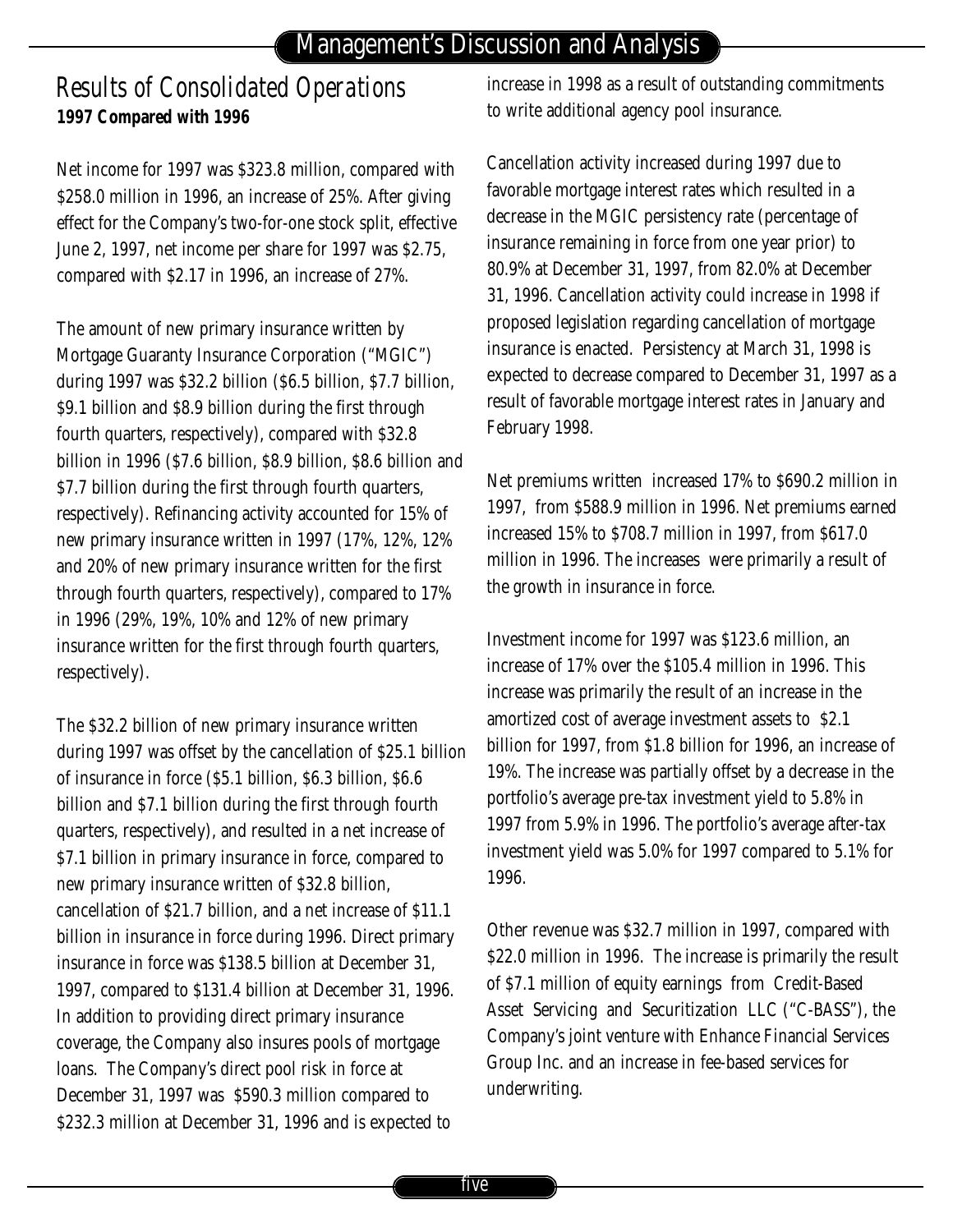Ceding commission for 1997 was \$3.1 million, compared to \$4.0 million in 1996, a decrease of 23%. The decrease was primarily attributable to reductions in premiums ceded under quota share reinsurance agreements.

Net losses incurred increased 3% to \$242.4 million in 1997, from \$234.4 million in 1996. Such increase was primarily due to an increase in the primary insurance notice inventory from 25,034 at December 31, 1996 to 28,493 at December 31, 1997, resulting from higher delinquency levels on insurance written in 1994 through 1996, the continued higher level of loss activity in certain high-cost geographic regions, a higher level of defaults which resulted from a higher percentage of the Company's insurance in force reaching its peak claim paying years and an increase in the number of defaults with deeper coverages. Offsetting this increase were favorable developments in prior-year loss reserves resulting from actual claim rates and actual claim amounts being lower than those estimated by the Company when originally establishing the reserve at December 31, 1996. At December 31, 1997, 57% of the insurance in force was written during the last three years, compared to 61% at December 31, 1996. The highest claim frequency years have typically been the third through fifth years after the year of loan origination. However, the pattern of claims frequency for refinance loans may be different from the historical pattern of other loans. A substantial portion of the insurance written in 1992 and 1993 represented insurance on the refinance of mortgage loans originated in earlier years.

Underwriting and other expenses increased 7% in 1997 to \$157.2 million from \$146.5 million in 1996. This increase in expenses was primarily due to an increase in expenses associated with the fee-based services for underwriting and an increase in premium tax due to higher premiums written.

The consolidated insurance operations loss ratio was 34.2% for 1997 compared to 38.0% for 1996. The consolidated insurance operations expense and

combined ratios were 18.4% and 52.6%, respectively, for 1997 compared to 21.6% and 59.6%, respectively, for 1996.

The effective tax rate was 30.4% in 1997, compared with 29.3% in 1996. During both years, the effective tax rate was below the statutory rate of 35%, reflecting the benefits of tax-preferenced investment income. The higher effective tax rate in 1997 resulted from a lower percentage of total income before tax being generated from tax-preferenced investments in 1997.

### **1996 Compared with 1995**

Net income for 1996 was \$258.0 million, compared with \$207.6 million in 1995, an increase of 24%. After giving effect for the Company's two-for-one stock split, net income per share for 1996 was \$2.17, compared with \$1.75 in 1995, an increase of 24%.

The amount of new primary insurance written by MGIC during 1996 was \$32.8 billion compared with \$30.3 billion in 1995 (\$6.1 billion, \$7.0 billion, \$9.0 billion and \$8.2 billion during the first through fourth quarters, respectively). Refinancing activity accounted for 17% of new primary insurance written in 1996 compared to 11% in 1995 (7%, 6%, 13% and 17% of new primary insurance written for the first through fourth quarters, respectively).

The \$32.8 billion of new primary insurance written during 1996 was offset by the cancellation of \$21.7 billion of insurance in force and resulted in a net increase of \$11.1 billion in primary insurance in force, compared to new primary insurance written of \$30.3 billion, cancellation of \$14.4 billion, and a net increase of \$15.9 billion in insurance in force during 1995. Direct primary insurance in force was \$131.4 billion at December 31, 1996, compared to \$120.3 billion at December 31, 1995.

Cancellation activity increased during 1996 due to increased refinancing activity which resulted in a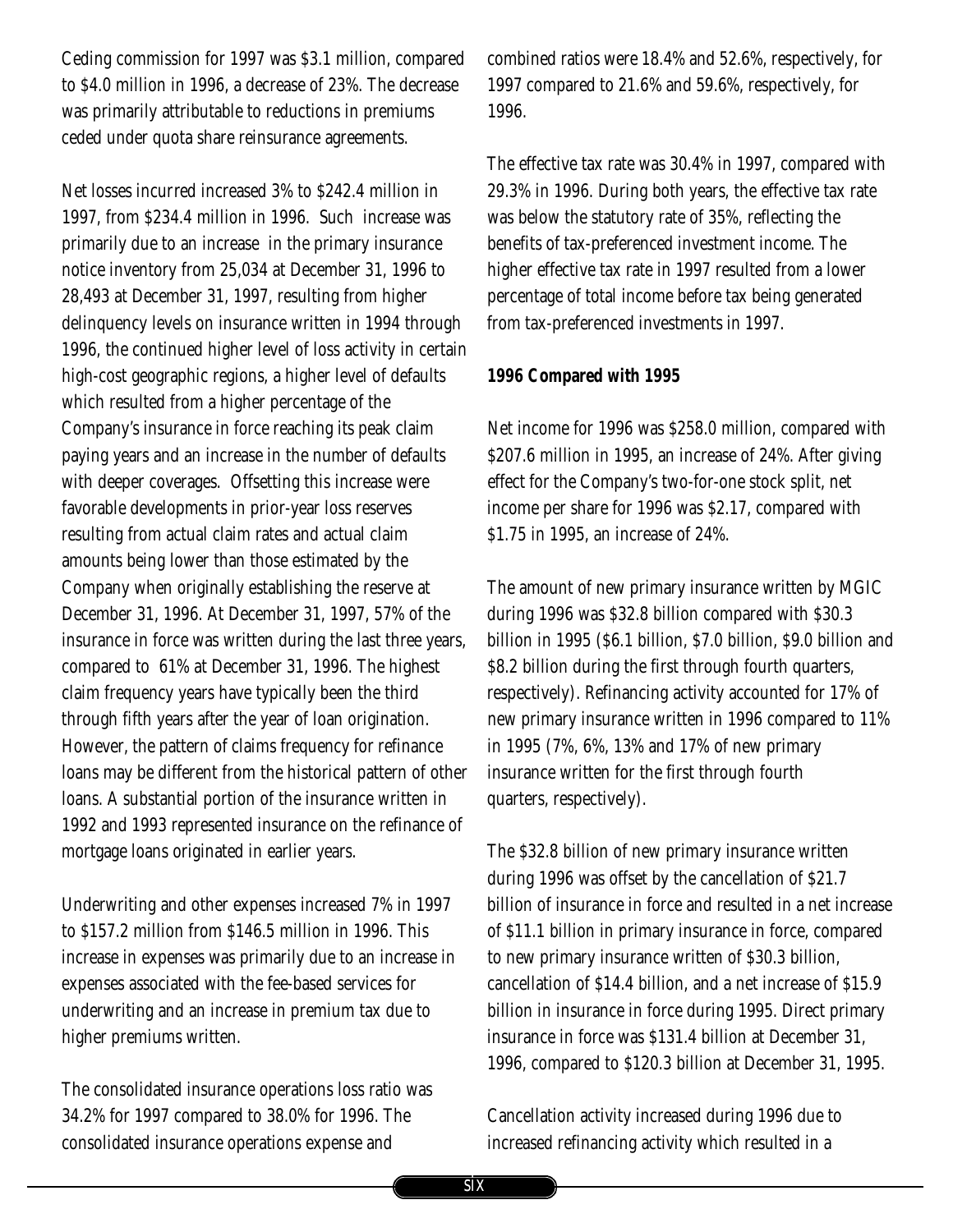decrease in the MGIC persistency rate (percentage of insurance remaining in force from one year prior) to 82.0% at December 31, 1996, from 86.3% at December 31, 1995.

New insurance written for 1996 reflected an increase in the usage of the monthly premium product to 90% of new insurance written from 83% of new insurance written in 1995. New insurance written for adjustable-rate mortgages decreased to 26% of new insurance written in 1996 from 33% of new insurance written in 1995.

Principally as a result of changes in coverage requirements by the Federal Home Loan Mortgage Corporation and the Federal National Mortgage Association which were effective in the first quarter of 1995, new insurance written for mortgages with loan-to-value ("LTV") ratios in excess of 85% but not more than 90% and coverage of 25% was 39% of new insurance written in 1996 compared to 33% in 1995. New insurance written for mortgages with LTV ratios in excess of 90% but not more than 95% and coverage of 30% was 38% of new insurance written in 1996 compared to 34% in 1995.

Net premiums written increased 23% to \$588.9 million in 1996, from \$480.3 million in 1995. Net premiums earned increased 22% to \$617.0 million in 1996, from \$506.5 million in 1995. The increases were primarily a result of the growth in insurance in force.

Investment income for 1996 was \$105.4 million, an increase of 20% over the \$87.5 million in 1995. This increase was primarily the result of an increase in the amortized cost of average investment assets to \$1.8 billion for 1996, from \$1.5 billion for 1995, an increase of 22%. The increase was partially offset by a decrease in the portfolio's average pretax investment yield to 5.9% in 1996 from 6.0% in 1995. The portfolio's average after-tax investment yield was 5.1% for 1996 compared to 5.2% for 1995.

Other revenue was \$22.0 million in 1996, compared with \$22.3 million in 1995. Other revenue represents activity of the Company's mortgage services operations, primarily

contracts with government agencies for premium reconciliation and claim administration and fee-based services for underwriting.

Ceding commission for 1996 was \$4.0 million, compared to \$4.9 million in 1995, a decrease of 18%. The decrease was primarily attributable to reductions in premiums ceded under quota share reinsurance agreements.

Net losses incurred increased to \$234.4 million in 1996, from \$190.0 million in 1995, an increase of 23%. Such increase was primarily due to an increase in the notice inventory from 19,980 at December 31, 1995 to 25,034 at December 31, 1996 resulting from an increasing percentage of the Company's insurance in force reaching its peak claim paying years, concern with early loss developments on insurance written in late 1994 and the first half of 1995, the continued high level of loss activity in certain high-cost geographic regions and an increase in claim amounts on defaults with deeper coverages. The increase was partially offset by a redundancy in prior-year loss reserves resulting from actual claim rates and actual claim amounts being lower than those estimated by the Company when originally establishing the reserve at December 31, 1995. At December 31, 1996, 42% of the insurance in force was written during the last two years, compared to 48% at December 31, 1995. The highest claim frequency years have typically been the third through fifth years after the year of loan origination. However, the pattern of claims

frequency for refinance loans may be different from the historical pattern of other loans. A substantial portion of the insurance written in 1992 and 1993 represented insurance on the refinance of mortgage loans originated in earlier years.

Underwriting and other expenses increased 6% in 1996 to \$146.5 million from \$137.6 million in 1995. This increase in expenses was primarily due to an increase associated with the fee-based services for underwriting and an increase in premium tax due to higher premiums written.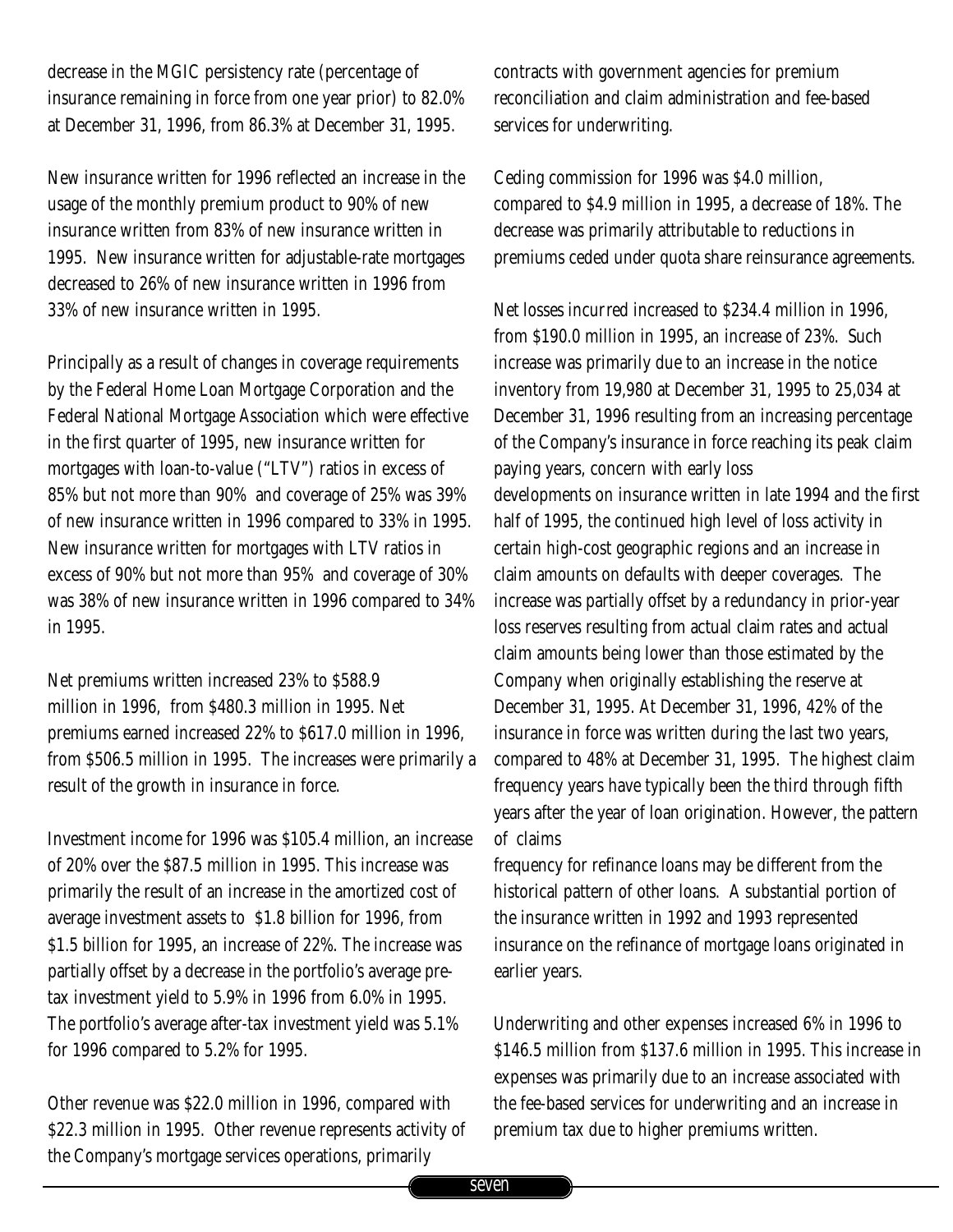The consolidated insurance operations loss ratio was 38.0% for 1996 compared to 37.5% for 1995. The consolidated insurance operations expense and combined ratios were 21.6% and 59.6%, respectively, for 1996 compared to 24.6% and 62.1%, respectively, for 1995.

The effective tax rate was 29.3% in 1996, compared with 28.8% in 1995. During both years, the effective tax rate was below the statutory rate of 35%, reflecting the benefits of tax-preferenced investment income. The higher effective tax rate in 1996 resulted from a lower percentage of total income before tax being generated from tax-preferenced investments in 1996.

## *Financial Condition*

Consolidated total investments were \$2.4 billion at December 31, 1997, compared with \$2.0 billion at December 31, 1996, an increase of 19%. The increase includes an increase of \$66.6 million in unrealized gains on securities marked to market. The Company generated consolidated cash flows from operating activities of \$364.0 million during 1997, compared to \$367.8 million generated during 1996. The decrease in operating cash flows during 1997 is due primarily to the receipt, in 1996, of \$40 million in connection with the assumption by MGIC of reinsurance on mortgage insurance written by Wisconsin Mortgage Assurance Corporation and an increase in losses paid during 1997 offset by an increase in renewal premiums. As of December 31, 1997, the Company had \$114.7 million of short-term investments with maturities of 90 days or less, and 72% of the portfolio was invested in tax-preferenced securities. In addition, at December 31, 1997, based on book value, the Company's debt securities were approximately 98% invested in "A" rated and above, readily marketable securities, concentrated in maturities of less than 15 years. At December 31, 1997 the Company had \$116.1 million of investments in equity securities compared to \$4.0 million at December 31, 1996.

At December 31, 1997, the Company had no derivative financial instruments in its investment portfolio. The Company places its investments in instruments that meet high credit quality standards, as specified in the Company's investment policy guidelines; the policy also limits the amount of credit exposure to any one issue, issuer and type of instrument. At December 31, 1997, the average duration of the Company's investment portfolio was 5.8 years. The effect of a 1% decrease in market interest rates would result in a 5.8% increase in the value of the Company's investment portfolio.

Consolidated loss reserves increased 16% to \$598.7 million at December 31, 1997 from \$514.0 million at December 31, 1996, reflecting the higher level of defaults as described in the Results of Consolidated Operations (1997 Compared with 1996). Consistent with industry practices, the Company does not establish loss reserves for future claims on insured loans which are not currently in default.

Consolidated unearned premiums decreased \$21.0 million from \$219.3 million at December 31, 1996, to \$198.3 million at December 31, 1997, reflecting the high level of monthly premium policies written in 1997, for which there is no unearned premium. Reinsurance recoverable on unearned premiums decreased \$2.5 million to \$9.2 million at December 31, 1997 from \$11.7 million at December 31, 1996, primarily reflecting the reduction in unearned premiums.

Consolidated shareholders' equity increased to \$1.5 billion at December 31, 1997, from \$1.4 billion at December 31, 1996, an increase of 9%. This increase consisted of \$323.8 million of net income during 1997, \$13.1 million from the reissuance of treasury stock, and an increase in net unrealized gains on investments, net of tax, of \$43.3 million, offset by the repurchase of \$248.4 million of outstanding common shares and dividends declared of \$11.0 million.

## *Liquidity and Capital Resources*

The Company's consolidated sources of funds consist primarily of premiums written and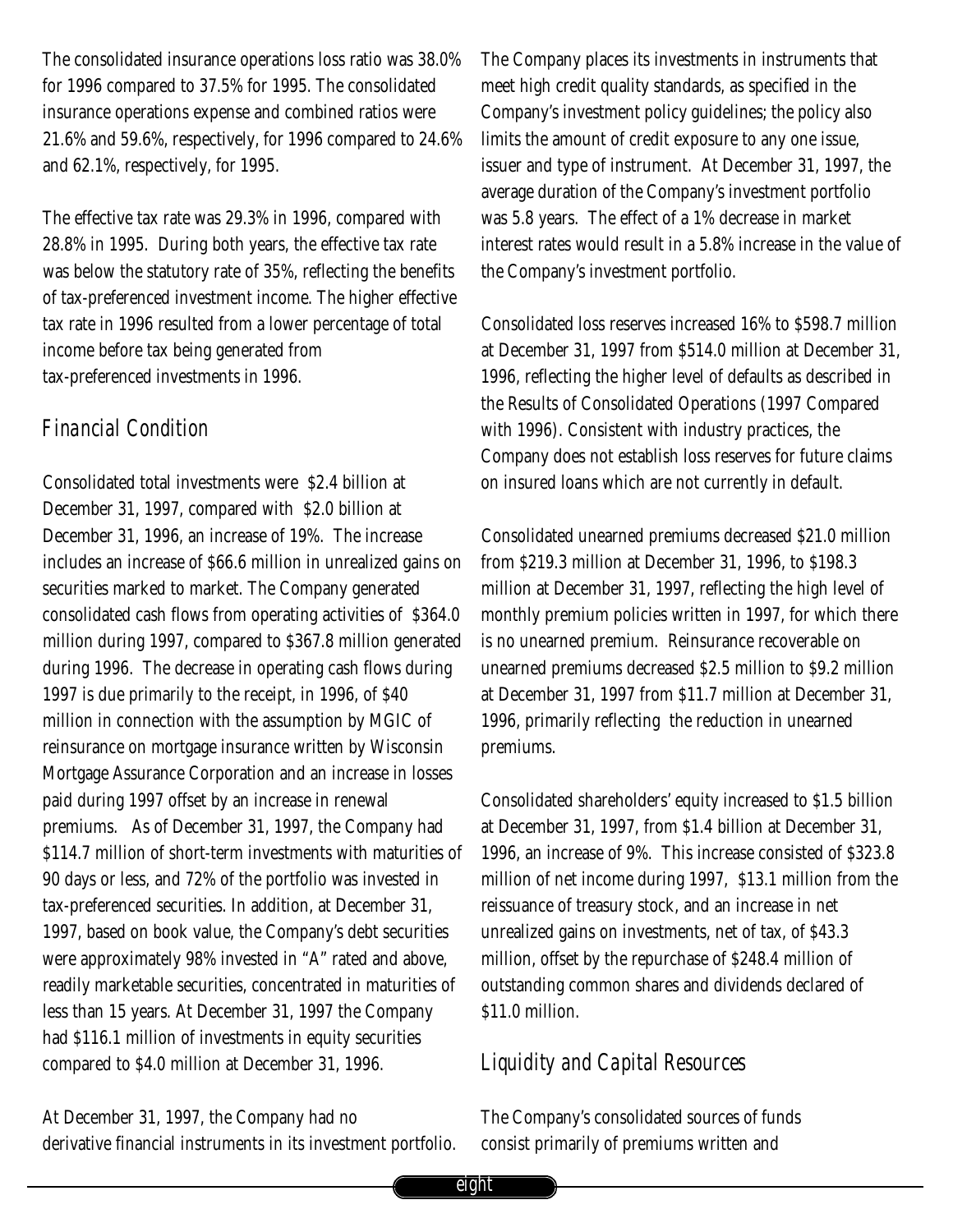investment income. Funds are applied primarily to the payment of claims and expenses. Approximately 70% of underwriting expenses are personnel-related costs, most of which are considered by the Company to be fixed costs over the short term. Approximately 7% of operating expenses relate to occupancy costs, which are fixed costs. Substantially all of the remaining operating expenses are considered by the Company to be variable in nature, with data processing costs and taxes, licenses and fees representing approximately 4% and 10%, respectively, of total operating expenses. The Company generated positive cash flows of approximately \$364.0 million, \$367.8 million and \$286.5 million in 1997, 1996 and 1995, respectively, as shown on the Consolidated Statement of Cash Flows. Positive cash flows are invested pending future payments of claims and other expenses. Cash-flow shortfalls, if any, could be funded through sales of short-term investments and other investment portfolio securities.

In January 1997, the Company repaid mortgages payable of \$35.4 million, which was secured by the home office and substantially all of the furniture and fixtures of the Company.

During 1997, the Company repurchased 4,655,985 shares of its common stock at a cost of approximately \$248 million. Funds to repurchase the shares were primarily provided by borrowings under a credit facility evidenced by notes payable. The credit facility provides for up to \$250 million of availability which decreases by \$25 million each year beginning June 20, 1998 through June 20, 2001. Any outstanding borrowings under the facility mature on June 20, 2002. The Company has the option, on notice to the lenders, to prepay any borrowings subject to certain provisions.

MGIC has a 48% investment in C-BASS and during 1997, guaranteed one-half of a \$20 million credit facility for C-BASS. The facility matured in February 1998 and was replaced by a \$50 million credit facility, one-half of which was guaranteed by MGIC.

MGIC is the principal insurance subsidiary of the Company. MGIC's risk-to-capital ratio was 15.7:1 at December 31, 1997 compared to 18.1:1 at December 31, 1996. The decrease was due to MGIC's increased policyholders' reserves, partially offset by the additional risk in force of \$2.4 billion resulting from the \$14.3 billion net addition to insurance in force during 1997. The Company's combined insurance risk-to-capital ratio was 16.4:1 at December 31, 1997, compared to 18.8:1 at December 31, 1996. The decrease was due to the same reasons as described above.

### *Year 2000 Issue*

Almost all of the Company's computer systems, including all of the systems which are integral to its business, either have been originally developed to be Year 2000 compliant or have been reprogrammed. The Company plans to reprogram the remaining systems and to complete tests of all systems for Year 2000 compliance by the end of 1998. All costs incurred through year end 1997 for systems for Year 2000 compliance have been expensed and were immaterial. The costs of the remaining reprogramming and testing are expected to be immaterial. Some of the Company's computer systems integral to its business interface with computer systems of third parties. Virtually all transactions with systems operated by third parties involve nationally recognized service bureaus, Fannie Mae, Freddie Mac or other companies that were among the top 50 mortgage servicers in 1997. The Company is assuming that these third parties will successfully address Year 2000 compliance for their own systems and is planning to work with many of these third parties in 1998 to coordinate testing of Year 2000 system interfaces. As a result, the Company does not anticipate Year 2000 compliance arising from interfaces with third-party systems will have a material impact on its operations.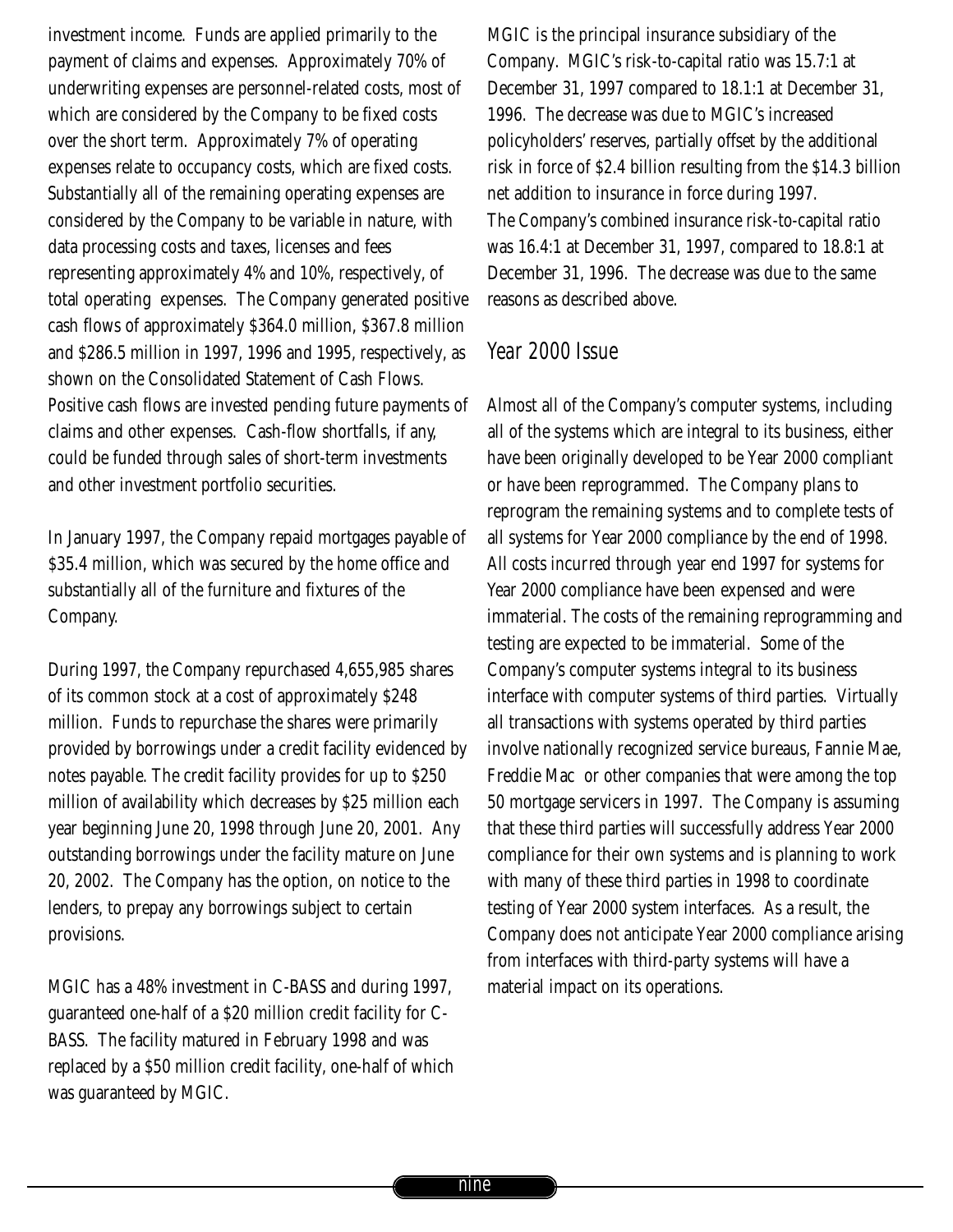# Consolidated Statement of Operations

|                               | 1997                                             | 1996                        |            | 1995     |  |
|-------------------------------|--------------------------------------------------|-----------------------------|------------|----------|--|
| <b>REVENUES</b>               | (In thousands of dollars, except per share data) |                             |            |          |  |
| Premiums written:             |                                                  |                             |            |          |  |
|                               |                                                  | $\mathcal{S}$<br>587,626 \$ |            | 492,238  |  |
|                               | 11,597                                           | 16,912                      |            | 8,043    |  |
|                               | (13, 483)                                        | (15,611)                    |            | (19,969) |  |
|                               | 690,248                                          | 588,927                     |            | 480,312  |  |
|                               | 18,496                                           | 28,116                      |            | 26,188   |  |
|                               | 708,744                                          | 617,043                     |            | 506,500  |  |
|                               | 123,602                                          | 105,355                     |            | 87,543   |  |
|                               | 3,261                                            | 1,220                       |            | 1,496    |  |
|                               | 32,665                                           | 22,013                      |            | 22,347   |  |
|                               | 868,272                                          | 745,631                     |            | 617,886  |  |
| <b>LOSSES AND EXPENSES</b>    |                                                  |                             |            |          |  |
|                               | 242,362                                          | 234,350                     |            | 189,982  |  |
|                               | 157,194                                          | 146,483                     |            | 137,559  |  |
|                               | 6,399                                            | 3,793                       |            | 3,821    |  |
|                               | (3,056)                                          | (4,023)                     |            | (4,885)  |  |
|                               | 402,899                                          | 380,603                     |            | 326,477  |  |
|                               | 465,373                                          | 365,028                     |            | 291,409  |  |
|                               | 141,623                                          | 107,037                     |            | 83,844   |  |
|                               |                                                  | $$257,991$ \$               |            | 207.565  |  |
| Earnings per share (note 10): |                                                  |                             |            |          |  |
|                               | 2.78S                                            |                             | 2.19S      | 1.77     |  |
|                               | $2.75$ \$                                        |                             | 2.17<br>\$ | 1.75     |  |
|                               |                                                  |                             |            |          |  |

MGIC INVESTMENT CORPORATION & SUBSIDIARIES - YEARS ENDED DECEMBER 31, 1997, 1996 AND 1995

# Consolidated Balance Sheet

| <b>ASSETS</b>                                    | 1997    | 1996<br>(In thousands of dollars) |
|--------------------------------------------------|---------|-----------------------------------|
| Investment portfolio (note 4):                   |         |                                   |
| Securities, available-for-sale, at market value: |         |                                   |
|                                                  |         |                                   |
|                                                  | 116,053 | 4,039                             |
|                                                  |         | 140,114                           |
|                                                  |         | 2,036,234                         |
|                                                  | 4.893   | 3,861                             |
|                                                  | 35.485  | 33,363                            |
|                                                  | 26,415  | 29,827                            |
|                                                  | 9,239   | 11,745                            |
|                                                  | 33.784  | 35,050                            |
|                                                  | 27.156  | 31.956                            |
|                                                  | 29.400  | 14,950                            |
|                                                  | 34.575  | 25.329                            |
|                                                  |         |                                   |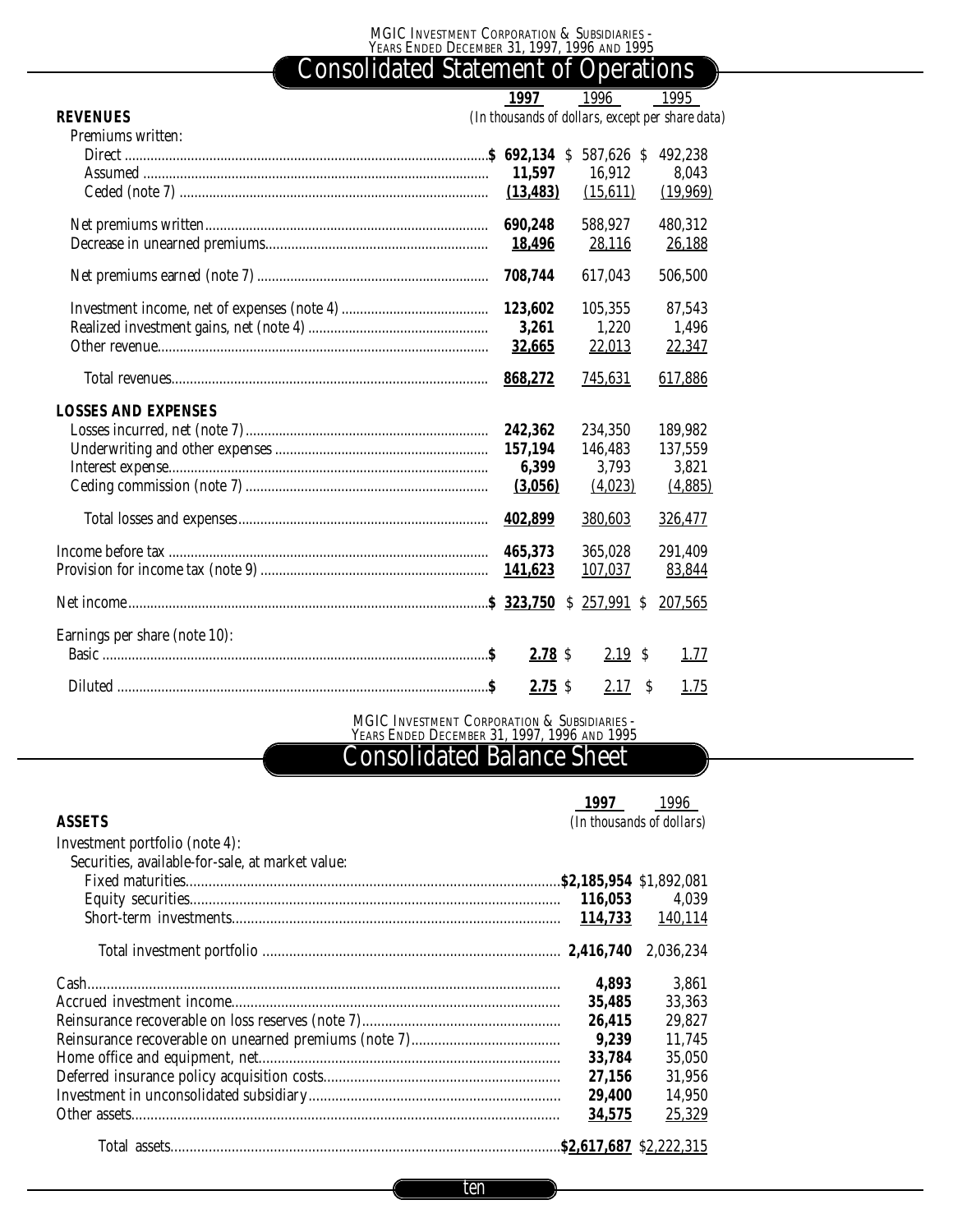### LIABILITIES AND SHAREHOLDERS' EQUITY

| Liabilities:                                     |         |         |
|--------------------------------------------------|---------|---------|
|                                                  |         | 514,042 |
|                                                  | 198,305 | 219,307 |
|                                                  | 237,500 | 35,424  |
|                                                  | 27,717  | 23,111  |
|                                                  | 68,700  | 64,316  |
|                                                  |         | 856,200 |
| Contingencies (note 12)                          |         |         |
| Shareholders' equity (note 10):                  |         |         |
| Common stock, \$1 par value, shares authorized   |         |         |
| 150,000,000; shares issued 121, 110, 800;        |         |         |
|                                                  | 121,111 | 121,111 |
|                                                  | 218,499 | 207,984 |
| Treasury stock (shares at cost 1997 - 7,319,207; |         |         |
|                                                  |         | (7,073) |
|                                                  | 83,985  | 40,685  |
|                                                  |         |         |
|                                                  |         |         |
|                                                  |         |         |

MGIC INVESTMENT CORPORATION & SUBSIDIARIES -

YEARS ENDED DECEMBER 31, 1997, 1996 AND 1995

### Consolidated Statement of Shareholder's Equity

|                                          |                 |                    |                                                       |   | Unrealized                                       |                      |
|------------------------------------------|-----------------|--------------------|-------------------------------------------------------|---|--------------------------------------------------|----------------------|
|                                          | Common<br>stock | Paid-in<br>surplus | <b>Treasury</b><br>stock<br>(In thousands of dollars) |   | appreciation<br>(depreciation)<br>in investments | Retained<br>earnings |
|                                          |                 |                    |                                                       |   |                                                  |                      |
|                                          | 121,111         | \$193,789          | S<br>(9,166)                                          | S | (24, 308)                                        | \$556,648            |
|                                          |                 |                    |                                                       |   |                                                  | 207,565              |
| Unrealized investment gains, net         |                 |                    |                                                       |   | 79,045                                           |                      |
|                                          |                 |                    |                                                       |   |                                                  | (9,371)              |
|                                          |                 | 5,085              | 994                                                   |   |                                                  |                      |
| Balance, December 31, 1995               | 121,111         | 198,874            | (8, 172)                                              |   | 54,737                                           | 754,842              |
|                                          |                 |                    |                                                       |   |                                                  | 257,991              |
| Unrealized investment losses, net        |                 |                    |                                                       |   | (14, 052)                                        |                      |
|                                          |                 |                    |                                                       |   |                                                  | (9, 425)             |
| Reissuance of treasury stock             |                 | 9,110              | 1,099                                                 |   |                                                  |                      |
| Balance, December 31, 1996               | 121,111         | 207,984            | (7,073)                                               |   | 40,685                                           | 1,003,408            |
|                                          |                 |                    |                                                       |   |                                                  | 323,750              |
| Unrealized investment gains, net         |                 |                    |                                                       |   | 43,300                                           |                      |
|                                          |                 |                    |                                                       |   |                                                  | (11,029)             |
| Repurchase of outstanding common shares. |                 |                    | (248, 426)                                            |   |                                                  |                      |
|                                          |                 | 10,515             | 2,557                                                 |   |                                                  |                      |
|                                          | 121,111         | 218,499<br>S       | \$ (252, 942)                                         | S | 83,985                                           | \$1,316,129          |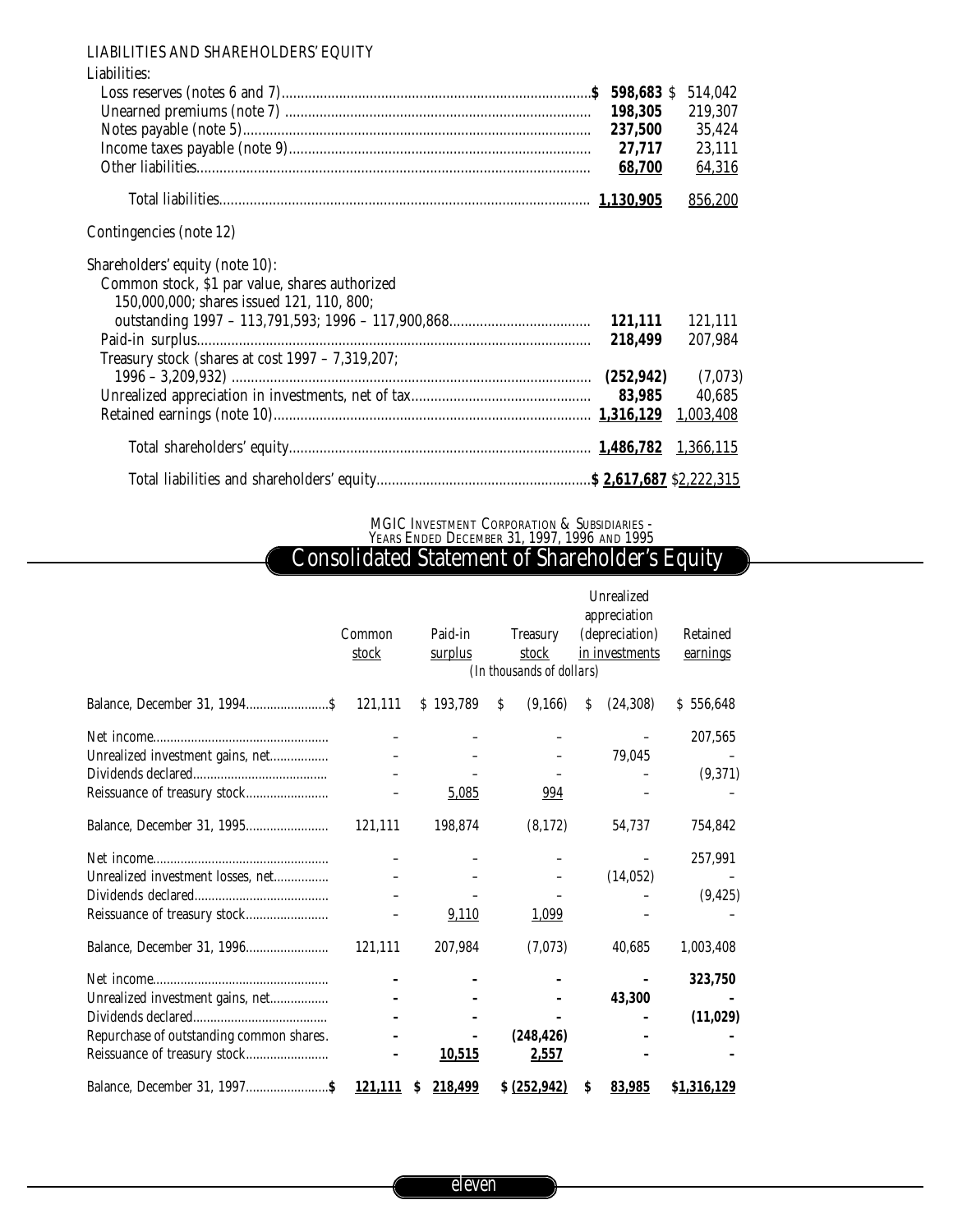#### MGIC INVESTMENT CORPORATION & SUBSIDIARIES - YEARS ENDED DECEMBER 31, 1997, 1996 AND 1995

## Consolidated Statement of Cash Flows

|                                                                 | 1997       | 1996                      | 1995        |
|-----------------------------------------------------------------|------------|---------------------------|-------------|
|                                                                 |            | (In thousands of dollars) |             |
| Cash flows from operating activities:                           |            |                           |             |
|                                                                 | 323,750    | \$ 257,991                | \$ 207,565  |
| Adjustment to reconcile net income to net cash                  |            |                           |             |
| provided by operating activities:                               |            |                           |             |
| Amortization of deferred insurance policy acquisition costs     | 21,373     | 26,772                    | 29,693      |
| Increase in deferred insurance policy acquisition costs         | (16, 573)  | (20, 772)                 | (24, 748)   |
|                                                                 | 8,187      | 8,969                     | 8,613       |
|                                                                 | (2,122)    | (4, 150)                  | (4, 876)    |
| Decrease (increase) in reinsurance recoverable on loss reserves | 3,412      | 4,029                     | (194)       |
| Decrease in reinsurance recoverable on unearned premiums        | 2,506      | 3,740                     | 3,791       |
|                                                                 | 84,641     | 143,010                   | 96,563      |
|                                                                 | (21,002)   | (31, 856)                 | (29,980)    |
| Increase in investment in unconsolidated subsidiary             | (14, 450)  | (14, 950)                 |             |
|                                                                 | (25,761)   | (5,021)                   | 110         |
|                                                                 |            |                           |             |
|                                                                 | 363,961    | 367,762                   | 286,537     |
| Cash flows from investing activities:                           |            |                           |             |
|                                                                 | (112,780)  |                           |             |
| Purchase of fixed maturities:                                   |            |                           |             |
|                                                                 | (685, 217) | (1,095,559)               | (514, 458)  |
|                                                                 |            |                           | (34,521)    |
|                                                                 | 10,443     |                           |             |
| Proceeds from sale or maturity of fixed maturities:             |            |                           |             |
|                                                                 | 443,551    | 781,099                   | 166,442     |
|                                                                 |            | $\overline{\phantom{0}}$  | 22,615      |
|                                                                 |            |                           |             |
|                                                                 | (344,003)  | (314, 460)                | (359, 922)  |
| Cash flows from financing activities:                           |            |                           |             |
|                                                                 | (11,029)   | (9, 425)                  | (9,371)     |
|                                                                 | 237,500    |                           |             |
|                                                                 | (35, 424)  | (375)                     | (348)       |
|                                                                 | 13,072     | 10,209                    | 6.079       |
|                                                                 | (248, 426) |                           |             |
|                                                                 |            |                           |             |
|                                                                 | (44, 307)  | 409                       | (3,640)     |
|                                                                 | (24, 349)  | 53,711                    | (77, 025)   |
|                                                                 | 143,975    | 90,264                    | 167,289     |
|                                                                 |            |                           |             |
|                                                                 | 119,626    | $\mathsf{S}$<br>143,975   | S<br>90,264 |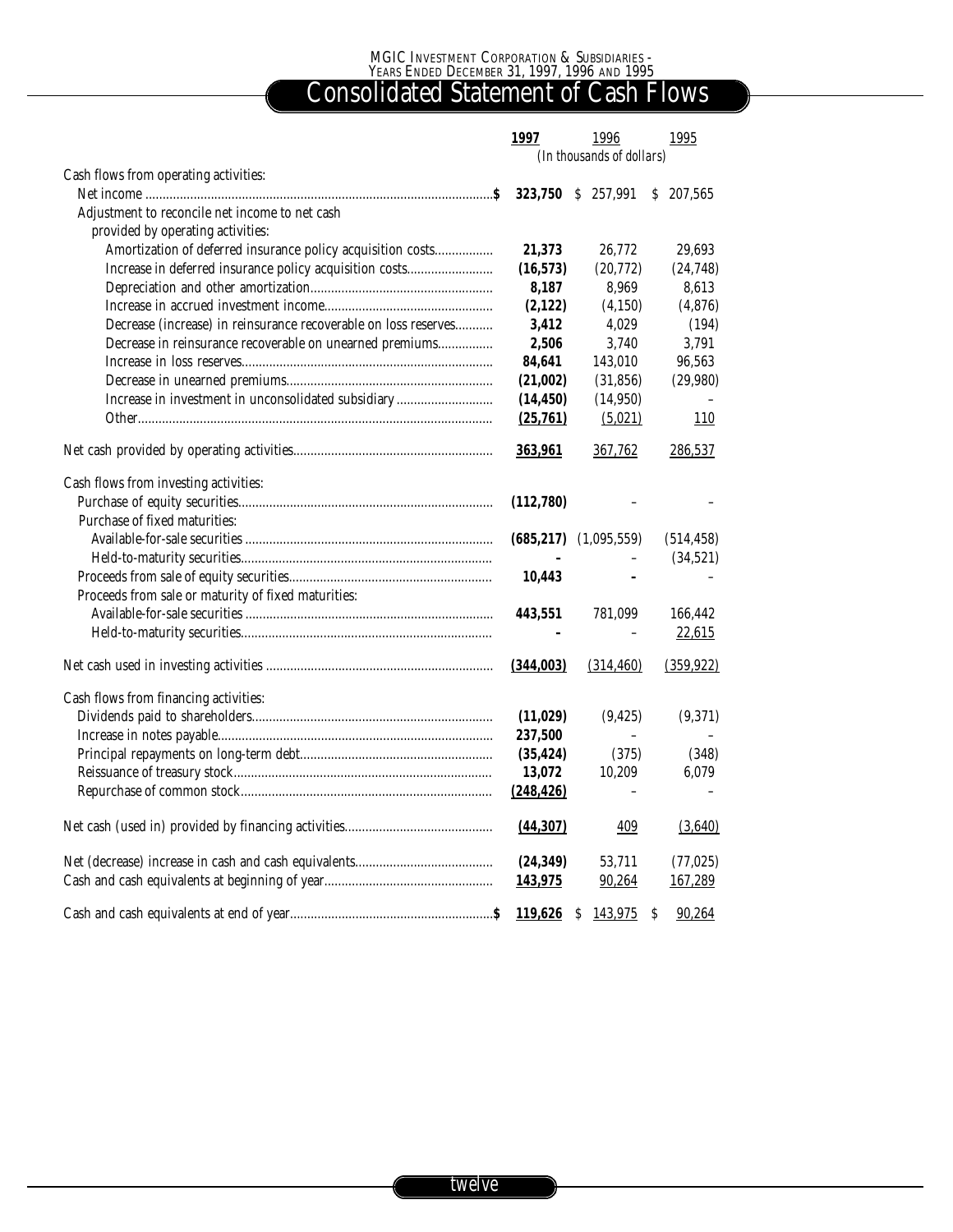# Notes to Consolidated Financial Statements

# *1. Nature of business*

MGIC Investment Corporation ("Company") is a holding company which, through Mortgage Guaranty Insurance Corporation ("MGIC") and several other subsidiaries, is principally engaged in the mortgage insurance business. The Company provides mortgage insurance to lenders throughout the United States to protect against loss from defaults on low down payment residential mortgage loans. Through certain other non-insurance subsidiaries, the Company also provides various services for the mortgage finance industry, such as contract underwriting, premium reconciliation, claim administration and portfolio analysis.

At December 31, 1997, the Company's direct primary insurance in force (representing the current principal balance of all mortgage loans that are currently insured) and direct primary risk in force was approximately \$138.5 billion and \$32.2 billion, respectively. In addition to providing direct primary insurance coverage, the Company also insures pools of mortgage loans. The Company's direct pool risk in force at December 31, 1997 was approximately \$.6 billion.

The Company's largest shareholder, The Northwestern Mutual Life Insurance Company ("NML"), held approximately 18% of the common stock of the Company at December 31, 1997.

## *2. Basis of presentation and summary of significant accounting policies*

The preparation of financial statements in conformity with generally accepted accounting principles requires management to make estimates and assumptions that affect the reported amounts of assets and liabilities and disclosure of contingent assets and liabilities at the date of the financial statements and the reported amounts of revenues and expenses during the reporting period. Actual results could differ from those estimates.

### *Principles of consolidation*

The consolidated financial statements include the accounts of MGIC Investment Corporation and its wholly-owned subsidiaries. All intercompany transactions have been eliminated. The Company's 48% investment in Credit-Based Asset Servicing and Securitization LLC ("C-BASS"), a joint venture with Enhance Financial Services Group Inc., is accounted for on the equity method and recorded on the balance sheet as investment in unconsolidated subsidiary. The Company's equity earnings from C-BASS are included in other revenue.

### *<u>Investments</u>*

The Company categorizes its investment portfolio according to its ability and intent to hold the investments to maturity. Fixed maturities which are classified as held-to-maturity are stated at amortized cost. Investments which the Company does not have the ability and intent to hold to maturity are considered to be available-for-sale and must be recorded at market and the unrealized gains or losses recognized as an increase or decrease to shareholders' equity. Realized investment gains and losses are reported in income based upon specific identification of securities sold. (See note 4.)

### *Home office and equipment*

Home office and equipment is carried at cost net of depreciation. For financial statement reporting purposes, depreciation is determined on a straight-line basis for the home office, equipment and data processing hardware over estimated lives of 45, 5 and 3 years, respectively. For income tax purposes, the Company uses accelerated depreciation methods.

Home office and equipment is shown net of accumulated depreciation of \$40.9 million and \$36.1 million at December 31, 1997 and 1996, respectively.

### *Deferred insurance policy acquisition costs*

The cost of acquiring insurance policies, including compensation, premium taxes and other underwriting expenses, is deferred, to the extent recoverable, and amortized as the related premiums are earned. No expenses are deferred on monthly premium policies.

### *Loss reserves*

Reserves are established for reported insurance losses and loss adjustment expenses based on when notices of default on insured mortgage loans are received. Reserves are also established for estimated losses incurred on notices of default not yet reported by the lender. Consistent with industry practices, the Company does not establish loss reserves for future claims on insured loans which are not currently in default. Reserves are established by management using estimated claims rates and claims amounts in estimating the ultimate loss. Amounts for salvage recoverable are considered in the determination of the reserve estimates. Adjustments to reserve estimates are reflected in the financial statements in the years in which the adjustments are made. The liability for reinsurance assumed is based on information provided by the ceding companies. (See note 6.)

### *Income recognition*

The insurance subsidiaries write policies which are guaranteed renewable contracts at the insured's option on a single, annual or monthly premium basis. The insurance subsidiaries have no ability to reunderwrite or reprice these contracts. Premiums written on a single premium basis and an annual premium basis are initially deferred as unearned premium reserve and earned over the policy term. Premiums written on policies covering more than one year are amortized over the policy life in accordance with the expiration of risk. Premiums written on annual policies are earned on a monthly pro rata basis. Premiums written on monthly policies are earned as the premiums are due.

Fee income of the non-insurance subsidiaries is earned as the services are provided.

### *Income taxes*

The Company and its subsidiaries file a consolidated federal income tax return. A formal tax sharing agreement exists between the Company and its subsidiaries. Each subsidiary determines income taxes based upon the utilization of all tax deferral elections available. This assumes Tax and Loss Bonds are purchased and held to the extent they would have been purchased and held on a separate company basis since the tax sharing agreement provides that the redemption or non-purchase of such bonds shall not increase such member's separate taxable income and tax liability on a separate company basis.

Federal tax law permits mortgage guaranty insurance companies to deduct from taxable income, subject to certain limitations, the amounts added to contingency loss reserves. Generally, the amounts so deducted must be included in taxable income in the tenth subsequent year. The deduction is allowed only to the extent that U.S. government non-interest bearing Tax and Loss Bonds are purchased and held in an amount equal to the tax benefit attributable to such deduction. The Company accounts for these purchases as a payment of current federal income taxes.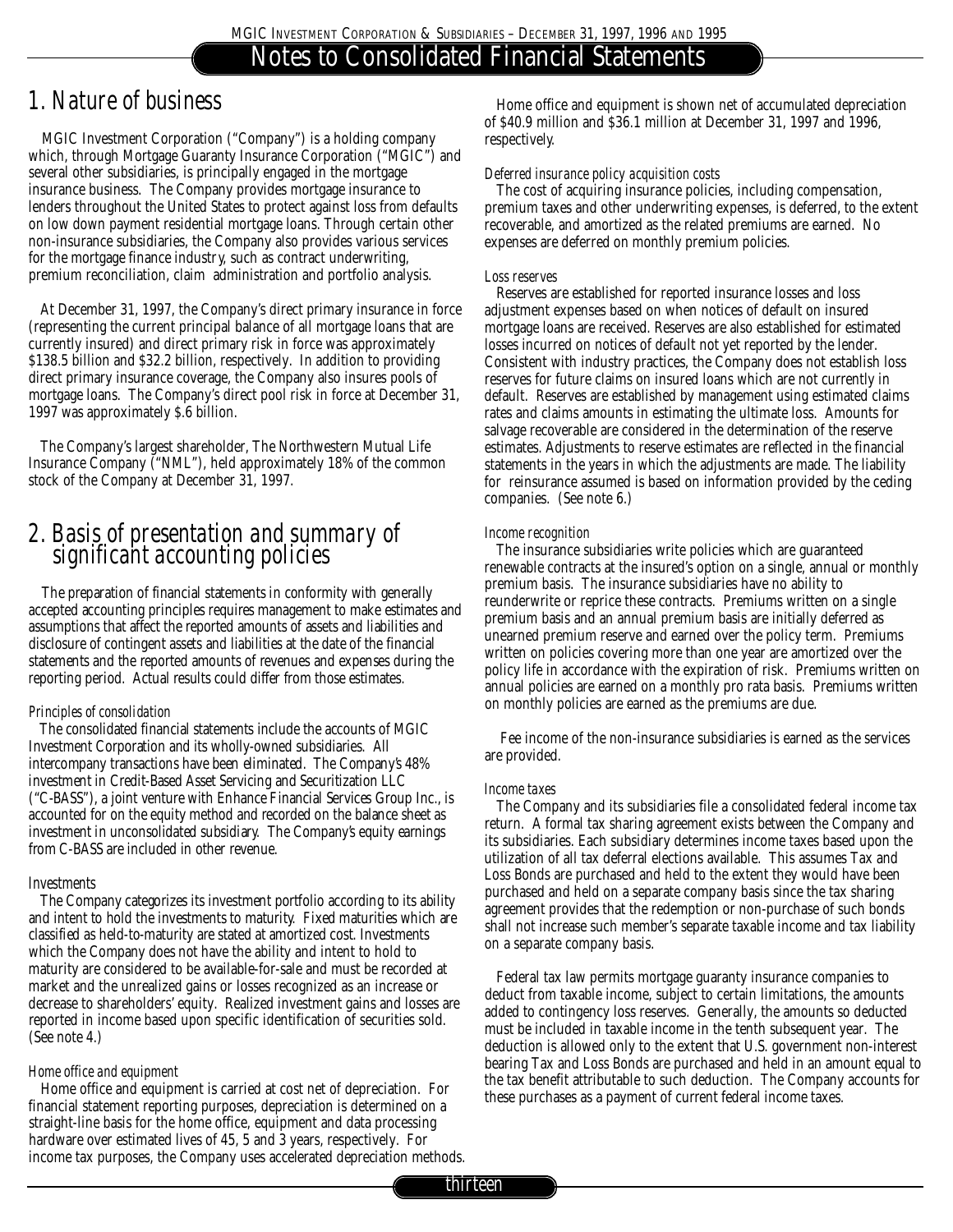Deferred income taxes are provided under the liability method which recognizes the future tax effects of temporary differences between amounts reported in the financial statements and the tax bases of these items. The expected tax effects are computed at the current federal tax rate. (See note 9.)

#### *Benefit plans*

The Company has a non-contributory defined benefit pension plan covering substantially all employees. Retirement benefits are based on compensation and years of service. The Company's policy is to fund pension cost as required under the Employee Retirement Income Security Act of 1974. (See note 8.)

The Company accrues the estimated costs of retiree medical and life benefits over the period during which employees render the service that qualifies them for benefits. The Company offers both medical and dental benefits for retired employees and their spouses. Benefits are generally funded on a pay-as-you-go basis. (See note 8.)

#### *Reinsurance*

Loss reserves and unearned premiums are reported before taking credit for amounts ceded under reinsurance treaties. Ceded loss reserves are reflected as "Reinsurance recoverable on loss reserves". Ceded unearned premiums are reflected as "Reinsurance recoverable on unearned premiums". The Company remains contingently liable for all reinsurance ceded. (See note 7.)

#### *Earnings per share*

The Company's basic and diluted earnings per share ("EPS") have been calculated in accordance with Statement of Financial Accounting Standards No. 128, Earnings Per Share ("SFAS 128"). The Company's net income is the same for both basic and diluted EPS. Basic EPS is based on the weighted-average number of common shares outstanding. Diluted EPS is based on the weighted-average number of common shares outstanding and common stock equivalents which would arise from the exercise of stock options. The following is a reconciliation of the weighted-average number of shares used for basic EPS and diluted EPS. (See note 10.)

|                                                |         | Year Ended December 31, |         |
|------------------------------------------------|---------|-------------------------|---------|
|                                                | 1997    | 1996                    | 1995    |
| Weighted-average shares-<br><b>Basic EPS</b>   | 116.332 | 117,787                 | 117,084 |
| Common stock equivalents                       | 1,592   | 1,259                   | 1,483   |
| Weighted-average shares-<br><b>Diluted EPS</b> | 117,924 | 119,046                 | 118,567 |

Earnings per share for 1996 and 1995 has been restated to reflect the provisions of SFAS 128. Previously reported EPS for 1996 and 1995, after adjustment for the stock split (see note 10), equaled diluted EPS under SFAS 128.

#### *Statement of cash flows*

For purposes of the consolidated statement of cash flows, the Company considers short-term investments to be cash equivalents, as short-term investments have original maturities of three months or less. Interest paid during 1997, 1996 and 1995 approximates interest expense.

#### *New accounting standard*

In June 1997, the Financial Accounting Standards Board issued Statement of Financial Accounting Standards No. 130, Reporting Comprehensive Income ("SFAS 130"), which is effective for fiscal years beginning after December 15, 1997. SFAS 130 establishes standards for the reporting and display of comprehensive income and its components in financial statements. SFAS 130 will not impact the Company's financial position or results of operations.

#### *Reclassifications*

Certain reclassifications have been made in the accompanying financial statements to 1996 and 1995 amounts to allow for consistent financial reporting.

### *3. Related party transactions*

The Company contracts with Northwestern Mutual Investment Services, Inc., a subsidiary of NML, for investment portfolio management and accounting services. The Company incurred expense of \$1.1 million, \$.9 million and \$.9 million for these services in 1997, 1996 and 1995, respectively.

### *4. Investments*

The following table summarizes the Company's investments at December 31, 1997 and 1996:

|                                                                  |           |                           | Financial        |
|------------------------------------------------------------------|-----------|---------------------------|------------------|
|                                                                  | Amortized | Market                    | <b>Statement</b> |
|                                                                  | Cost      | <b>Value</b>              | Value            |
|                                                                  |           | (In thousands of dollars) |                  |
| At December 31, 1997:                                            |           |                           |                  |
| Securities, available-for-sale:                                  |           |                           |                  |
| Fixed maturities  \$2,069,133 \$2,185,954 \$2,185,954            |           |                           |                  |
|                                                                  |           | 116,053                   | 116,053          |
| Short-term                                                       |           |                           |                  |
|                                                                  |           |                           |                  |
| Total investment                                                 |           |                           |                  |
|                                                                  |           |                           |                  |
|                                                                  |           |                           |                  |
|                                                                  |           |                           |                  |
|                                                                  |           |                           |                  |
|                                                                  |           | Amortized Market          | Financial        |
|                                                                  | Cost      | Value                     | <b>Statement</b> |
|                                                                  |           |                           | Value            |
| <u>At December 31, 1996:</u>                                     |           | (In thousands of dollars) |                  |
| Securities, available-for-sale:                                  |           |                           |                  |
| Fixed maturities\$1,832,193 \$1,892,081 \$1,892,081              |           |                           |                  |
|                                                                  |           |                           |                  |
| Short-term                                                       |           | 4,039                     | 4,039            |
|                                                                  |           |                           |                  |
|                                                                  |           |                           |                  |
| Total investment<br>portfolio\$1,973,640 \$2,036,234 \$2,036,234 |           |                           |                  |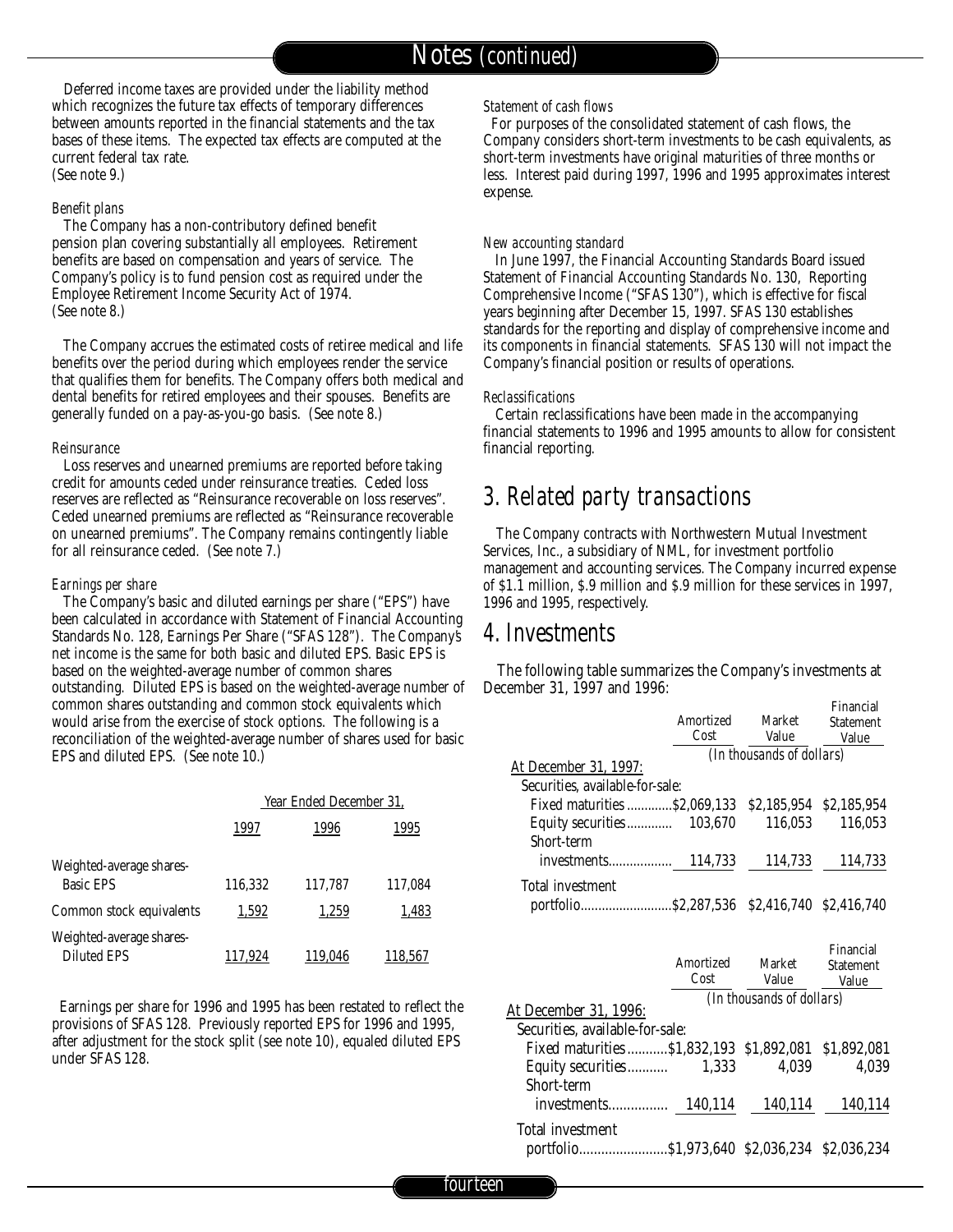The amortized cost and market value of investments at December 31, 1997 are as follows:

| December 31, 1997:                                                       | Amortized<br>Cost | Gross<br>Unrealized<br>Gains | Gross<br>Unrealized<br>Losses | Market<br>Value |
|--------------------------------------------------------------------------|-------------------|------------------------------|-------------------------------|-----------------|
|                                                                          |                   | (In thousands of dollars)    |                               |                 |
| U.S. Treasury securities and obligations of U.S. government corporations | 60,972            | 3.573<br>S.                  | S<br>(2)                      | 64,543<br>S     |
|                                                                          | 1,620,660         | 102.915                      | (555)                         | 1,723,020       |
|                                                                          | 487.711           | 9.984                        | (42)                          | 497,653         |
|                                                                          | 437               | 32                           |                               | 469             |
|                                                                          | 14,086            | 916                          |                               | 15,002          |
|                                                                          | 2,183,866         | 117.420                      | (599)                         | 2,300,687       |
|                                                                          | 103,670           | 14,582                       | (2,199)                       | 116,053         |
|                                                                          |                   | \$132,002                    | (2,798)                       | \$2,416,740     |

The amortized cost and market value of investments at December 31, 1996 are as follows:

### December 31, 1996:

| U.S. Treasury securities and obligations of U.S. government corporations |          |            |                                                             |             |
|--------------------------------------------------------------------------|----------|------------|-------------------------------------------------------------|-------------|
|                                                                          | 77,498 S | $1,483$ \$ | (345)                                                       | 78,636      |
|                                                                          |          | 57,374     | (1, 437)                                                    | 1,420,727   |
|                                                                          | 515,482  | 3,659      | (1,304)                                                     | 517,837     |
|                                                                          | 571      | 33         |                                                             | 604         |
|                                                                          |          | 425        | $\mathcal{L}_{\mathcal{A}}$ and $\mathcal{L}_{\mathcal{A}}$ | 14,391      |
|                                                                          |          | 62.974     | (3,086)                                                     | 2,032,195   |
|                                                                          | 1,333    | 2,706      |                                                             | 4,039       |
|                                                                          |          |            | 65,680 \$ (3,086)                                           | \$2,036,234 |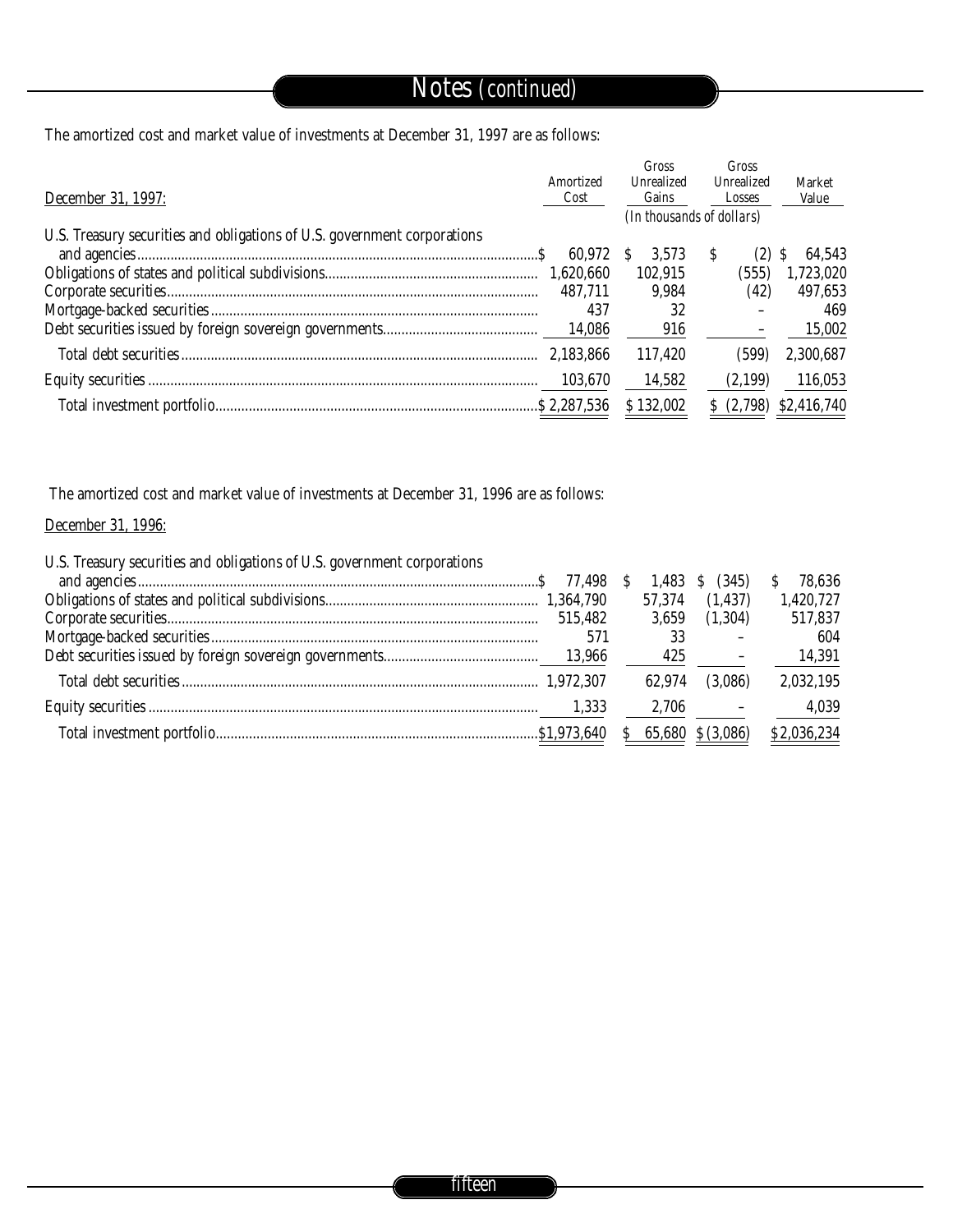The amortized cost and market values of debt securities at December 31, 1997, by contractual maturity, are shown below. Debt securities consist of fixed maturities and short-term investments. Expected maturities will differ from contractual maturities because borrowers may have the right to call or prepay obligations with or without call or prepayment penalties.

|                                                                                 | Amortized<br>Cost  | Market<br>Value      |
|---------------------------------------------------------------------------------|--------------------|----------------------|
|                                                                                 | 120.796            | 120,888<br>S         |
| Due after one year through five years<br>Due after five years through ten years | 215,530<br>948,392 | 221,781<br>1,005,462 |
|                                                                                 | 898,711            | 952,087              |
|                                                                                 | 2.183.429          | 2,300,218            |
| Mortgage-backed securities                                                      | 437                | 469                  |
| Total at December 31, 1997\$2,183,866                                           |                    | \$2,300,687          |

Net investment income is comprised of the following:

|                                  | 1997                      |   | 1996      |   | 1995   |
|----------------------------------|---------------------------|---|-----------|---|--------|
|                                  | (In thousands of dollars) |   |           |   |        |
| Fixed maturities \$117,448       |                           | S | 99.832    | S | 79.328 |
| Equity securities                | 485                       |   | 240       |   | 240    |
| Short-term investments           | 6.813                     |   | 6.223     |   | 8.498  |
|                                  | 65                        |   | 82        |   | 409    |
| Investment income                | 124.811                   |   | 106.377   |   | 88.475 |
| Investment expenses              | (1,209)                   |   | (1,022)   |   | (932)  |
| Net investment income \$ 123,602 |                           |   | \$105,355 |   | 87.543 |

The net realized investment gains (losses) and change in net unrealized appreciation (depreciation) of investments are as follows:

|                                                                                        | 1997                      | 1996                                                                      | 1995                                    |
|----------------------------------------------------------------------------------------|---------------------------|---------------------------------------------------------------------------|-----------------------------------------|
|                                                                                        |                           | (In thousands of dollars)                                                 |                                         |
| Net realized investment gains<br>(losses), on sale of investments:                     |                           |                                                                           |                                         |
| Fixed maturitiesS<br>Equity securities<br>Short-term investments                       | (472)<br>(1)              | 3,734 S 1,252<br>(30)<br>(2)                                              | \$1,502<br>(6)                          |
| Change in net unrealized<br>appreciation (depreciation):                               | 3,261                     | 1,220                                                                     | 1,496                                   |
| Fixed maturities<br>Equity securities<br>Short-term investments                        | 56,934<br>9,677<br>66,611 | (22.064)<br>233<br>(21, 831)                                              | 111,359<br>191<br><u>898</u><br>112,448 |
| Net realized investment gains<br>(losses) and change in net<br>unrealized appreciation |                           | $\underline{69,872}$ $\underline{S}$ $(20,611)$ $\underline{S}$ $113,944$ |                                         |

At November 30, 1995, the Company transferred its entire held-tomaturity portfolio with a book value of \$557.1 million to the available-for-sale portfolio. This transfer resulted in an increase to shareholders' equity of \$30.3 million, net of tax.

The gross realized gains and the gross realized losses on sales of available-for-sale securities were \$5.7 million and \$2.4 million, respectively in 1997 and \$8.6 million and \$7.4 million, respectively in 1996. There were no sales or transfers of held-to-maturity securities during 1997, 1996 or 1995 other than the transfer on November 30, 1995 of the entire held-to-maturity portfolio to available-for-sale.

## *5. Notes payable*

In January 1997, the Company repaid mortgages payable of \$35.4 million, which were secured by the home office and substantially all of the furniture and fixtures of the Company.

During 1997, the Company repurchased 4,655,985 shares of its outstanding common stock from a financial intermediary at a cost of approximately \$248 million. Funds to repurchase the shares were primarily provided by borrowings under a credit facility evidenced by notes payable. The weighted-average interest rate on the notes at December 31, 1997 was 6.01% per annum. The interest rate on borrowings under the facility is variable.

The credit facility provides for up to \$250 million of availability which decreases by \$25 million each year beginning June 20, 1998 through June 20, 2001. Any outstanding borrowings under the facility mature on June 20, 2002. The Company has the option, on notice to the lenders, to prepay any borrowings subject to certain provisions.

The outstanding balance of the note payable at December 31, 1997 approximates market value.

Under the terms of the credit facility, the Company must maintain shareholders' equity of at least \$900 million and MGIC must maintain a claims paying ability rating of AA- or better with Standard & Poor's Corporation ("S&P"). At December 31, 1997, the Company had shareholders' equity of \$1,487 million and MGIC had a claims paying ability rating of AA+ from S&P.

During 1997 MGIC guaranteed one half of a \$20 million credit facility for C-BASS. The facility matures in February 1998.

### *6. Loss reserves*

Loss reserve activity was as follows

| 1997                     | 1996                          | 1995                      |         |
|--------------------------|-------------------------------|---------------------------|---------|
|                          |                               | (In thousands of dollars) |         |
| Reserve at beginning     |                               |                           |         |
|                          | 514,042 \$ 371,032 \$ 274,469 |                           |         |
| Less reinsurance         |                               |                           |         |
| recoverable              | 29,827                        | 33,856                    | 33,662  |
| Net reserve at beginning |                               |                           |         |
|                          | 484,215                       | 337,176                   | 240,807 |
| Reserve transfer (1)     | 537                           | 35,657                    |         |
| Adjusted reserve at      |                               |                           |         |
| beginning of year        | 484,752                       | 372.833                   | 240,807 |
| Losses incurred:         |                               |                           |         |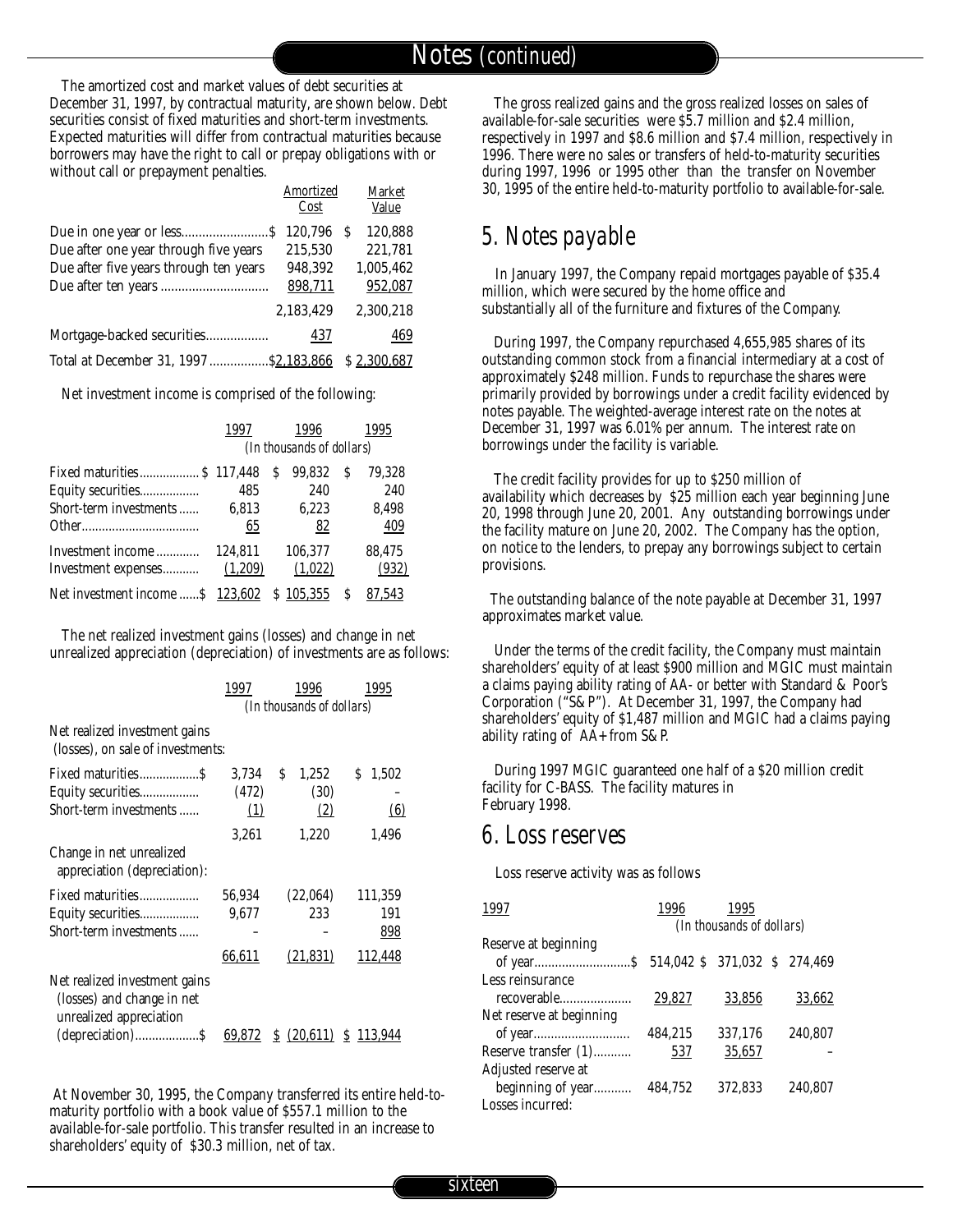| Losses and LAE incurred in           |                |           |               |
|--------------------------------------|----------------|-----------|---------------|
| respect of default notices           |                |           |               |
| received in:                         |                |           |               |
| Current year                         | 360,623        | 312,630   | 226,439       |
| Prior years $(2)$                    | (118, 261)     | (78, 280) | (36, 457)     |
| Subtotal                             | 242,362        | 234,350   | 189,982       |
| Losses paid:                         |                |           |               |
| Losses and LAE paid in               |                |           |               |
| respect of default notices           |                |           |               |
| received in:                         |                |           |               |
| Current year                         | 15,257         | 16,872    | 14,115        |
| Prior years                          | <u>139,589</u> | 106,096   | 79,498        |
|                                      | 154,846        | 122,968   | 93.613        |
| Net reserve at end of year           | 572,268        | 484,215   | 337,176       |
| Plus reinsurance                     |                |           |               |
| recoverables                         | 26,415         | 29,827    | 33,856        |
| Reserve at end of year \$ 598,683 \$ |                | 514,042   | -S<br>371.032 |

- (1) Received in conjunction with the cancellation of certain reinsurance treaties. (See note 7.)
- (2) A negative number for a prior year indicates a redundancy of loss reserves, and a positive number for a prior year indicates a deficiency of loss reserves.

The top half of the table above shows losses incurred on default notices received in the current year and in prior years, respectively. The amount of losses incurred relating to default notices received in the current year represents the estimated amount to be ultimately paid on such default notices. The amount of losses incurred relating to default notices received in prior years represents an adjustment made in the current year for defaults which were included in the loss reserve at the end of the prior year.

Current year losses incurred increased from 1996 to 1997 primarily due to an increase in the primary insurance notice inventory from 25,034 at December 31, 1996 to 28,493 at December 31, 1997 resulting from higher delinquency levels on insurance written in 1994 through 1996, the continued high level of loss activity in certain high cost geographic regions and an increase in the number of claims on defaults with deeper coverages. Offsetting this increase were favorable developments in prior years loss reserves, with the net effect of total losses incurred increasing from \$234.4 million in 1996 to \$242.4 million in 1997.

The favorable development of the reserves in 1997, 1996 and 1995 is reflected in the prior year line, and results from the actual claim rates and actual claim amounts being lower than those estimated by the Company when originally establishing the reserve at December 31, 1996, 1995 and 1994, respectively.

The lower half of the table above shows the breakdown between claims paid on default notices received in the current year and default notices received in prior years. Since it takes, on average, about twelve months for a default which is not cured to develop into a paid claim, most losses paid relate to default notices received in prior years.

## *7. Reinsurance*

The Company cedes a portion of its business to reinsurers and records assets for reinsurance recoverable on estimated reserves for unpaid losses and unearned premiums. Business written between 1985 and 1993 is ceded under various quota share reinsurance agreements with several reinsurers. The Company receives a ceding commission in connection with this reinsurance. There is no quota share reinsurance on business written subsequent to December 31, 1993.

In September 1996, the Company signed an agreement with Wisconsin Mortgage Assurance Corporation ("WMAC") and a WMAC reinsurer to assume all of the reinsurer's interest in WMAC mortgage insurance writings, which had been previously ceded to that reinsurer. WMAC wrote mortgage insurance on first mortgages collateralized by one-to-four-family residences until February 28, 1985. Under the agreement, the Company assumed reinsurance on approximately \$4.2 billion of WMAC's insurance in force (representing approximately \$1.1 billion of risk in force) committed to, or written, through February 28, 1985. As a result, the amount of WMAC's insurance in force ceded to the Company increased to approximately \$6.2 billion (representing \$1.6 billion of risk in force), with the portion of WMAC's insurance in force reinsured by the Company increasing from approximately 21 percent to approximately 65 percent. The Company received approximately \$40 million as payment for its assumption of existing loss and unearned premium reserves related to the insurance in force being assumed from WMAC. In January 1997, the Company signed a similar agreement with WMAC and another WMAC reinsurer. As a result, the portion of WMAC's insurance in force reinsured by the Company increased slightly to approximately 66 percent at December 31, 1997.

The effect of reinsurance on premiums earned and losses incurred is as follows:

|                                                      | 1997 — | 1996 —                         | 1995    |
|------------------------------------------------------|--------|--------------------------------|---------|
|                                                      |        | (In thousands of dollars)      |         |
| Premiums earned:                                     |        |                                |         |
|                                                      |        |                                |         |
|                                                      |        |                                |         |
|                                                      |        |                                |         |
| Net premiums earned \$ 708,744 \$ 617,043 \$         |        |                                | 506.500 |
| Losses incurred:                                     |        |                                |         |
|                                                      |        |                                |         |
|                                                      |        | 3,683 17,073 7,108             |         |
|                                                      |        | $(8,458)$ $(9,425)$ $(14,616)$ |         |
| Net losses incurred \$ 242,362 \$ 234,350 \$ 189,982 |        |                                |         |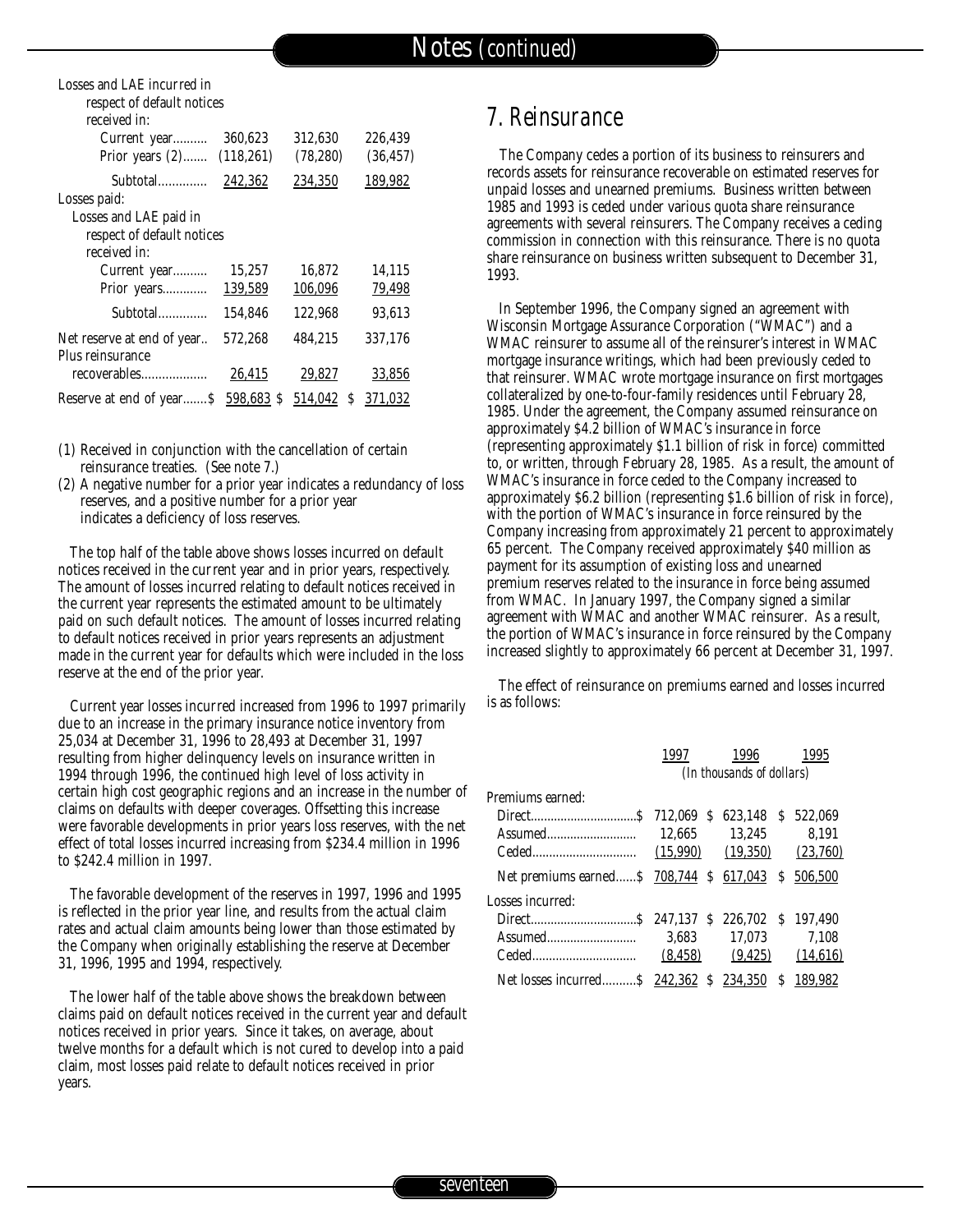## *8. Benefit plans*

The components of the net periodic pension cost of the Company's defined benefit pension plan are as follows:

|                              | 1997      | 1996<br>(In thousands of dollars) | 1995    |
|------------------------------|-----------|-----------------------------------|---------|
|                              | 3.569S    | 3.378 S                           | 3.118   |
| Interest on projected        |           |                                   |         |
| benefit obligation           | 3,169     | 2.777                             | 2.255   |
| Actual return on             |           |                                   |         |
|                              | (8, 865)  | (5,235)                           | (7,532) |
| Net amortization and         |           |                                   |         |
|                              | 5,356     | 2,179                             | 5,375   |
| Net periodic pension cost \$ | 3.22<br>S |                                   | 3.216   |

The following lists the funded status of the pension plan as of December 31, 1997 and 1996:

|                                                    | 1997<br>(In thousands of dollars) |    | 1996             |
|----------------------------------------------------|-----------------------------------|----|------------------|
| Actuarial present value of<br>benefit obligations: |                                   |    |                  |
|                                                    | 39.470 S<br>2,032                 |    | 31.654<br>1,266  |
|                                                    | 41,502                            | -S | 32,920           |
| Net assets available for benefits                  | 51,190<br>57,577                  | -S | 42,845<br>46,256 |
| Projected benefit obligation less than             | 6,387<br>4,664                    |    | 3.411<br>1,583   |
|                                                    | 1.723                             | S  | 1.828            |

The discount rate used in determining the actuarial present value of the projected benefit obligation was 7 1/2% for 1997 and 1996. The discount rate used in determining the pension expense was 7 1/2% for 1997, 1996 and 1995. The expected long term rate of return on plan assets was 7 1/2% for 1997, 1996 and 1995, and the assumed rate of compensation increase was 6% for 1997, 1996 and 1995. Plan assets consist of fixed maturities and equity securities.

The components of the net periodic postretirement benefit cost of the Company's non-pension postretirement benefit plans are as follows:

|                             | 1997    | 1996<br>(In thousands of dollars) | 1995  |
|-----------------------------|---------|-----------------------------------|-------|
| Interest cost on projected  | 1.379 S | 1.208<br>- S                      | 1.220 |
| benefit obligation          | 1,268   | 1,171                             | 1,019 |
| Actual return on            | (1,270) | (791)                             | (806) |
| Net amortization and        | 1,226   | 933                               | 1,131 |
| Net periodic postretirement | 2.603   | 2.52                              | 2.56  |

The Company's liability for the unfunded accumulated postretirement benefit obligation as of December 31, 1997 and 1996, is as follows:

|                                        | 1997                      |   | 1996     |
|----------------------------------------|---------------------------|---|----------|
|                                        | (In thousands of dollars) |   |          |
| Actuarial present value of accumulated |                           |   |          |
| postretirement benefit obligation:     |                           |   |          |
|                                        | 3.812 S                   |   | 3,869    |
| Active employees eligible              |                           |   |          |
|                                        | 2.415                     |   | 1,936    |
| Active employees ineligible            |                           |   |          |
|                                        | 13,137                    |   | 12,010   |
| Total accumulated postretirement       |                           |   |          |
|                                        | 19.364                    |   | 17.815   |
|                                        | (8,632)                   |   | (6, 248) |
| Unrecognized transition obligation     | (7, 949)                  |   | (8, 479) |
| Unrecognized net gain relating to      |                           |   |          |
| plan and discount rate changes         | 3,753                     |   | 2,185    |
|                                        | 6,536                     | S | 5,273    |

The Company is amortizing the unrecognized transition obligation over 20 years. The discount rate used in determining the accumulated postretirement benefit obligation was 7 1/2% for 1997 and 1996. The expected long term rate of return on plan assets was 7 1/2% for 1997, 1996 and 1995. The assumed health care cost trend rate used in measuring the accumulated postretirement benefit obligation is 8.5% reduced over a period of 4 years to 6%. The effect of a 1% increase in the health care trend rate assumption would result in an increase of 21% in the accumulated postretirement benefit obligation from \$19.4 million to approximately \$23.4 million.

The Company has a profit sharing and 401(k) savings plan for employees. At the discretion of the Board of Directors, the Company may make a profit sharing contribution of up to 5% of each participant's compensation. The Company provides a matching 401(k) savings contribution on employees' before-tax contributions at a rate of 80% of the first \$1,000 contributed and 40% of the next \$2,000 contributed. Profit sharing costs and the Company's matching contributions to the 401(k) savings plan were \$3.8 million, \$3.6 million and \$3.6 million in 1997, 1996 and 1995, respectively.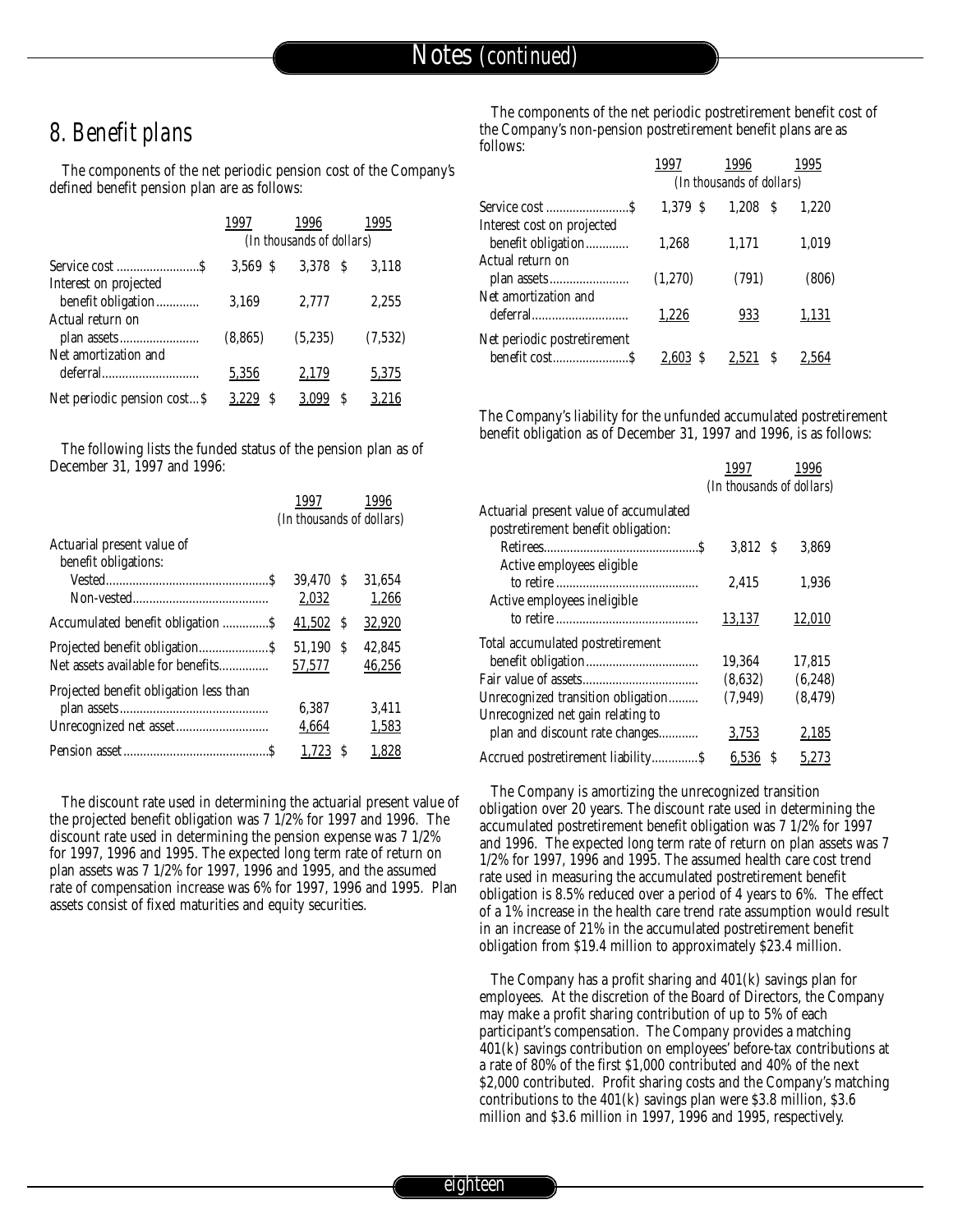## *9. Income taxes*

The components of the net deferred tax liability as of December 31, 1997 and 1996 are as follows:

|                                        | 1997    | 1996<br>(In thousands of dollars) |
|----------------------------------------|---------|-----------------------------------|
|                                        |         |                                   |
| Deferred policy acquisition costs      | 9.504   | 11,184                            |
|                                        | (6,622) | 1.559                             |
| Unrealized appreciation in investments | 45.221  | 21,908                            |
|                                        | (3,957) | (3,901)                           |
|                                        | 25,809  | 11.179                            |

At December 31, 1997, gross deferred tax assets and liabilities amounted to \$56.8 million and \$82.6 million, respectively. Management believes that all gross deferred tax assets at December 31, 1997 are fully realizable and no valuation reserve has been established.

The following summarizes the components of the provision for income tax:

|                                          | 1996<br>1997              |  |       |  | 1995   |  |  |  |
|------------------------------------------|---------------------------|--|-------|--|--------|--|--|--|
|                                          | (In thousands of dollars) |  |       |  |        |  |  |  |
| Federal:                                 |                           |  |       |  |        |  |  |  |
|                                          |                           |  |       |  | 87.627 |  |  |  |
|                                          |                           |  |       |  |        |  |  |  |
|                                          | 1.473                     |  | 1.202 |  | 1,334  |  |  |  |
| Total provision \$ 141,623 \$ 107,037 \$ |                           |  |       |  | 83.844 |  |  |  |

The Company purchased \$133.8 million, \$93.6 million and \$72.0 million of non-interest bearing U.S. Government Tax and Loss Bonds as a payment of current taxes in 1997, 1996 and 1995, respectively. The Company paid \$12.5 million, \$10.3 million and \$8.5 million in estimated federal income taxes in 1997, 1996 and 1995, respectively. The Company also paid in 1997 \$4.8 million in federal income taxes relating to assessments for 1991 and 1992.

The reconciliation of the provisions for income taxes computed at the federal tax rate of 35% to the reported provision for income taxes is as follows:

|                                                         | 1997<br>1996<br>1995<br>(In thousands of dollars) |  |                               |  |           |  |  |  |
|---------------------------------------------------------|---------------------------------------------------|--|-------------------------------|--|-----------|--|--|--|
| Tax provision computed at<br>(Decrease) increase in tax |                                                   |  | 162,881 \$ 127,760 \$ 101,993 |  |           |  |  |  |
| provision resulting from:<br>Tax exempt municipal       |                                                   |  |                               |  |           |  |  |  |
| bond interest                                           | (24.926)                                          |  | (22, 114)                     |  | (18, 955) |  |  |  |
|                                                         | 3.668                                             |  | 1,391                         |  | 806       |  |  |  |
| Total income tax provision. $$141,623$ $$107,037$       |                                                   |  |                               |  |           |  |  |  |

The Internal Revenue Service ("IRS") is presently examining the Company's income tax returns for 1993 and 1994. The Company has received proposed tax assessments and remitted payments relating to 1991 and 1992. Management believes that no material issues remain outstanding for any tax returns for years prior to those currently under examination.

In examinations through 1988 the IRS had proposed to delay the deduction for loss reserves on mortgage loans in default until the lender takes title to the mortgaged property. In August 1992, this issue was decided in favor of another private mortgage insurer by the Court of Appeals for the federal circuit applicable to the Company. However, the IRS has continued to pursue this position with other private mortgage insurers in other circuits.

Management believes that adequate provision has been made in the financial statements for any amounts which may become due with respect to the open years.

### *10. Shareholders' equity and dividend restrictions*

The Company's insurance subsidiaries are subject to statutory regulations as to maintenance of policyholders' surplus and payment of dividends. The maximum amount of dividends that the insurance subsidiaries may pay in any twelve-month period without regulatory approval by the Office of the Commissioner of Insurance of the State of Wisconsin ("OCI") is the lesser of adjusted statutory net income or 10% of statutory policyholders' surplus as of the preceding calendar year end. Adjusted statutory net income is defined for this purpose to be the greater of statutory net income, net of realized investment gains, for the calendar year preceding the date of the dividend or statutory net income, net of realized investment gains, for the three calendar years preceding the date of the dividend less dividends paid within the first two of the preceding three calendar years. In 1998, MGIC can pay \$33.3 million of dividends and the other insurance subsidiaries of the Company can pay \$2.5 million of dividends without such regulatory approval.

Certain of the Company's non-insurance subsidiaries also have requirements as to maintenance of net worth. These restrictions could also affect the Company's ability to pay dividends. In 1997, 1996 and 1995, the Company paid dividends of \$11.0 million, \$9.4 million and \$9.4 million, respectively, or \$.095 per share in 1997 and \$.08 per share in 1996 and 1995. In 1998, the Company can pay dividends of \$25.9 million from its own funds and funds available from the noninsurance subsidiaries.

The principles used in determining statutory financial amounts differ from generally accepted accounting principles ("GAAP"), primarily for the following reasons:

Under statutory accounting practices, mortgage guaranty insurance companies are required to maintain contingency loss reserves equal to 50% of premiums earned. Such amounts cannot be withdrawn for a period of ten years except as permitted by insurance regulations. Contingency loss reserves are not reflected as liabilities under GAAP.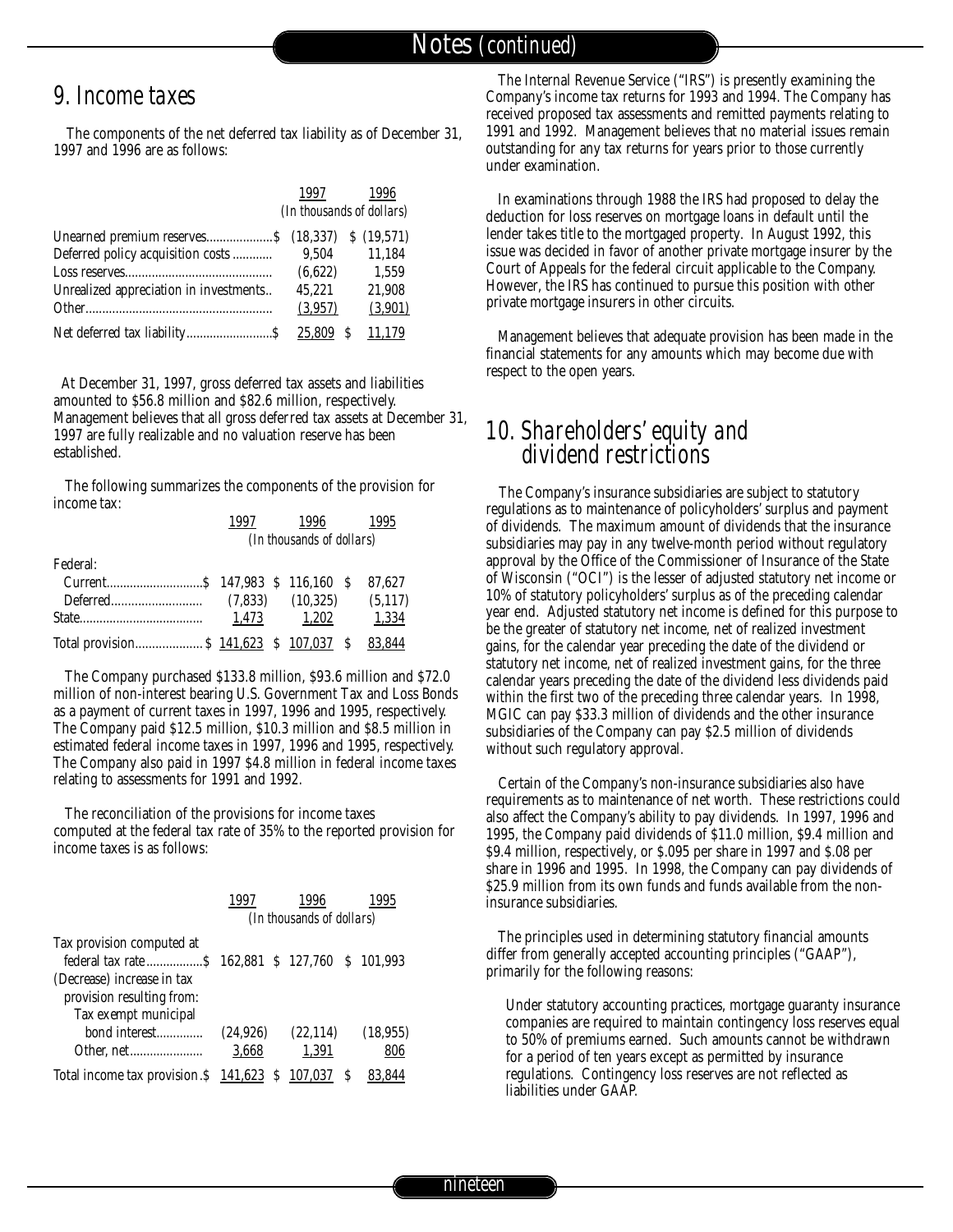Under statutory accounting practices, insurance policy acquisition costs are charged against operations in the year incurred. Under GAAP, these costs are deferred and amortized as the related premiums are earned commensurate with the expiration of risk.

Statutory financial statements only include a provision for current income taxes due, and purchases of Tax and Loss Bonds are accounted for as investments. GAAP financial statements provide for deferred income taxes, and purchases of Tax and Loss Bonds are recorded as payments of current income taxes.

Under statutory accounting practices, fixed maturity investments are valued at amortized cost. Under GAAP, those investments which the Company does not have the ability and intent to hold to maturity are considered to be available-for-sale and are recorded at market, with the unrealized gain or loss recognized, net of tax, as an increase or decrease to shareholders' equity.

The statutory net income, equity and the contingency reserve liability of the insurance subsidiaries (excluding the non-insurance companies) are as follows:

| Year Ended   |        | Net     |                           | Contingency |
|--------------|--------|---------|---------------------------|-------------|
| December 31, | Income |         | <b>Equity</b>             | Reserve     |
|              |        |         | (In thousands of dollars) |             |
| 1997         |        | 144.963 | 394.274                   | \$1.625.810 |
| 1996         |        | 67.094  | 274.118                   | 1.317.438   |
| 1995         |        | 38.975  | 229.305                   | 1,030,232   |

The differences between the statutory net income and equity presented above for the insurance subsidiaries and the consolidated net income and equity presented on a GAAP basis primarily represent the differences between GAAP and statutory accounting practices.

The Company has two stock option plans which permit certain officers and employees to purchase common stock at specified prices. A summary of activity in the stock option plans during 1995, 1996 and 1997 is as follows:

|                                    | Average      | <b>Shares</b> |
|------------------------------------|--------------|---------------|
|                                    | Exercise     | Subject       |
|                                    | Price        | to Option     |
| Outstanding, December 31, 1994  \$ | 8.50         | 3.739.200     |
|                                    | 18.08        | 66,666        |
|                                    | 4.49         | (450,780)     |
|                                    | 15.31        | (42,520)      |
| Outstanding, December 31, 1995     | 9.15         | 3,312,566     |
|                                    | 30.57        | 61.334        |
|                                    | 4.80         | (636, 654)    |
|                                    | <u>15.41</u> | (132, 620)    |
| Outstanding, December 31, 1996     | 10.40        | 2.604.626     |
|                                    | 37.04        | 1.592.000     |
|                                    | 9.08         | (532, 332)    |
|                                    | 31.19        | (29, 420)     |
| Outstanding, December 31, 1997     | 22.09        | 3,634,874     |

The exercise price of the options granted in 1996 and 1997 was equal to the market value of the stock on the date of grant. The options are exercisable between one and ten years after the date of grant. At December 31, 1997, 3,722,757 shares were available for future grant under the stock option plans.

The Company adopted the disclosure-only provisions of Statement of Financial Accounting Standards No. 123, Accounting for Stock-Based Compensation ("SFAS 123"). Had compensation cost for the Company's stock option plans been determined based on the fair value method described by SFAS 123, the Company's net income and earnings per share would have been reduced to the pro forma amounts indicated below (in thousands, except per share data):

| 1997 |           | 1995 |                                              |           |
|------|-----------|------|----------------------------------------------|-----------|
|      |           |      |                                              | \$207,483 |
|      |           |      |                                              |           |
| 2.75 |           | 2.19 |                                              | 1.77      |
| 2.72 |           | 2.17 |                                              | 1.75      |
|      | \$320,416 |      | Year Ended December 31,<br>1996<br>\$257,807 |           |

The fair value of these options was estimated at grant date using the Black-Scholes option pricing model with the following weightedaverage assumptions for each year:

|                                           | Year Ended December 31, |            |  |  |  |  |  |  |
|-------------------------------------------|-------------------------|------------|--|--|--|--|--|--|
| 1997                                      | 1996                    | 1995       |  |  |  |  |  |  |
| Risk free interest rate 6.44%             | 6.73%                   | 6.73%      |  |  |  |  |  |  |
| Expected life  6.88 years                 | 5.63 years              | 5.63 years |  |  |  |  |  |  |
| Expected volatility  28.07%               | 28.60%                  | 28.60%     |  |  |  |  |  |  |
| Expected<br>dividend yield          0.16% | 0.21%                   | 0.21%      |  |  |  |  |  |  |

The following is a summary of stock options outstanding at December 31, 1997:

|                             | Options<br>Outstanding |               |                 |               |          |  |  |
|-----------------------------|------------------------|---------------|-----------------|---------------|----------|--|--|
|                             |                        | Remaining     | Average         | Exercisable   | Average  |  |  |
| Exercise                    |                        | Average       | <b>Exercise</b> |               | Exercise |  |  |
| Price Range                 | <b>Shares</b>          | Life $(yrs.)$ | Price           | <b>Shares</b> | Price    |  |  |
| $$2.50 - $3.45$             | 842.200                | 2.8           | 3.28<br>S       | 842.200       | $S$ 3.28 |  |  |
| S9.63 - S20.88              | 1.163.540              | 5.8           | 15.10           | 686.854       | 14.68    |  |  |
| \$26.69 - \$36.44 1,589,134 |                        | 9.0           | 36.22           | 11.022        | 30.30    |  |  |
| \$60.25                     | 40,000                 | 10.0          | 60.25           |               |          |  |  |
| Total                       | 3,634,874              | 6.6           | \$22.09         | 1,540,076     | 8.56     |  |  |

At December 31, 1996 and 1995, option shares of 1,683,700 and 1,674,744 were exercisable at an average exercise price of \$7.12 and \$5.21, respectively. The Company also granted an immaterial amount of equity instruments other than options during 1996 and 1997.

On June 2, 1997 the Company effected a two-for-one stock split of the Company's common stock in the form of a 100% stock dividend.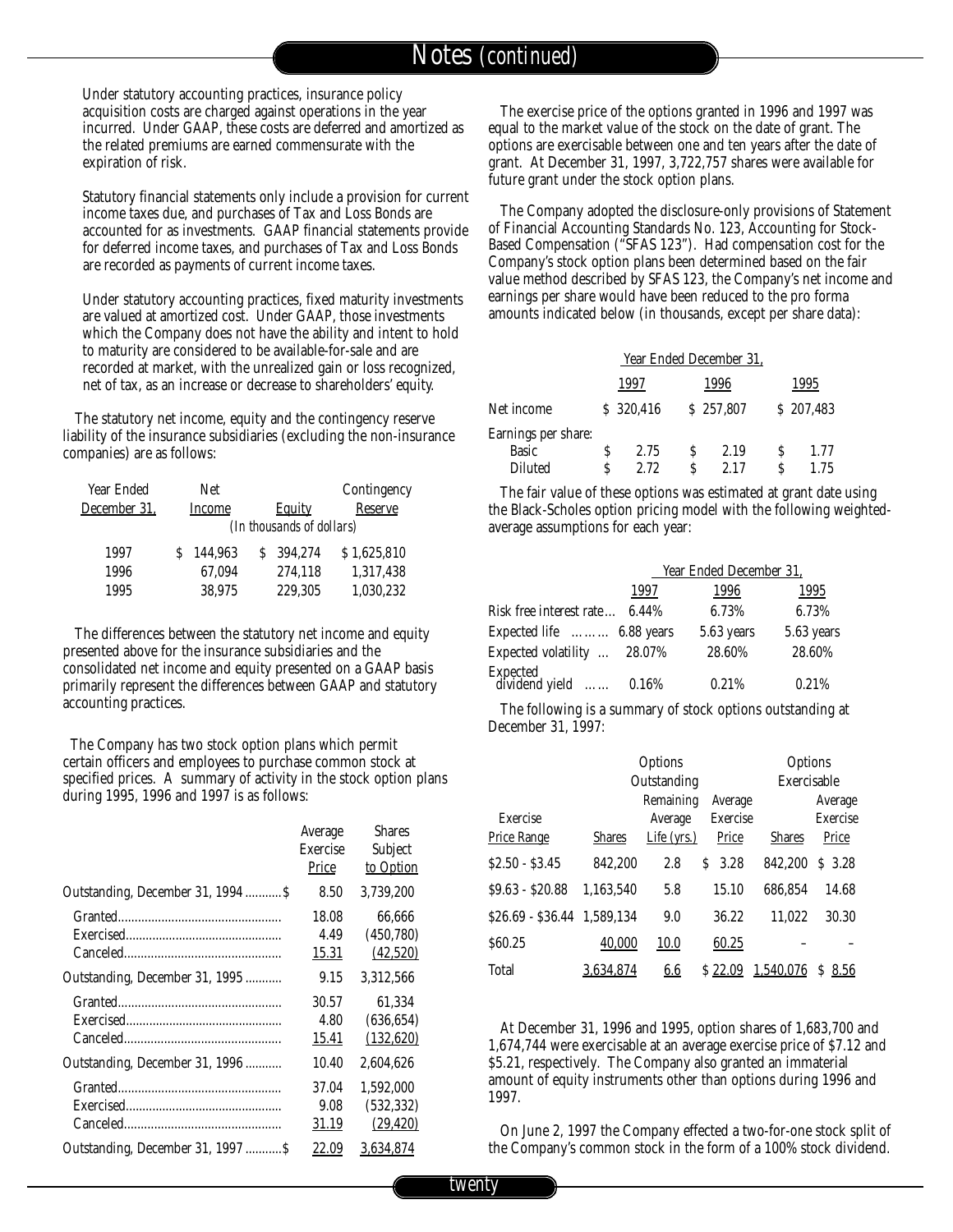Per share and certain equity amounts set forth in the accompanying financial statements and notes have been adjusted to take into account the stock split.

### *11. Leases*

The Company leases certain office space as well as data processing equipment and autos under operating leases that expire during the next five years. Generally, all rental payments are fixed.

Total rental expense under operating leases was \$5.3 million, \$5.1 million and \$4.5 million in 1997, 1996 and 1995, respectively.

At December 31, 1997, minimum future operating lease payments are as follows (in thousands of dollars):

| 3,153 |
|-------|
| 1.714 |
| 872   |
|       |
|       |

## *12. Contingencies*

The Company is involved in litigation in the ordinary course of business. In the opinion of management, the ultimate disposition of the pending litigation will not have a material adverse effect on the financial position of the Company.

MGIC is a defendant in a lawsuit commenced by a borrower challenging the necessity of maintaining mortgage insurance in certain

circumstances, primarily when the loan-to-value ratio is below 80%. The lawsuit purports to be brought on behalf of a class of borrowers. This case appears to be based to some degree upon guidelines issued by the Federal Home Loan Mortgage Corporation or the Federal National Mortgage Association to their respective mortgage servicers under which the mortgage servicers may be required in certain circumstances to cancel borrower-purchased insurance upon the borrower's request. The plaintiff alleges that MGIC has a common law duty to inform a borrower that the insurance may be canceled in these circumstances. The relief sought is equitable relief as well as the return of premiums paid after the insurance was cancelable under the applicable guidelines. The Company believes that MGIC has a meritorious defense to this action in that, in the absence of a specific statute (no statutory duty other than under a general consumer fraud statute is alleged), there appears to be no legal authority requiring a mortgage insurer to inform a borrower that insurance may be canceled. Summary judgment was granted to MGIC in another case involving similar issues. Similar cases are pending against other mortgage insurers, mortgage lenders and mortgage loan servicers.

See note 9 for a description of federal income tax contingencies.

## **Directors**

**James A. Abbott**

*R e t i red, formerly President and Chief Executive Officer* First Union Mortgage Corporation Charlotte, NC A Mortgage Banking Company

#### **Mary K. Bush** *P re s i d e n t*

Bush & Company Washington, D.C. An International Financial Advisory Firm

**Karl E. Case Professor of Economics** Wellesley College Wellesley, MA A Private Women's College

**David S. Engelman** *Private Investor* Rancho Santa Fe, CA

**James D. Ericson** *President and Chief Executive Officer* The Northwestern Mutual Life Insurance Company Milwaukee, WI A Life Insurance Company

#### **Daniel Gross**

**President and Chief Executive Officer** Enhance Financial Services Group Inc. New York, New York A Provider of Financial Guaranty Insurance, Reinsurance and Other Analytical Products and Services

#### **Kenneth M. Jastrow, II**

*P resident and Chief*  **Operating Officer** Temple-Inland Inc. Austin, TX A Holding Company with Interests in Paper, Forest Products and Financial Services

**William H. Lacy President and Chief Executive Officer** MGIC Investment Corporation Milwaukee, WI

**Sheldon B. Lubar** *Chairman and Chief Executive Officer* Christiana Companies, Inc. Milwaukee, WI An Operating and Investment Company with Interests in Logistics, Public Storage Warehousing, and Manufacturing

**William A. McIntosh** *Consultant – Financial Services* Kenilworth, IL

**Leslie M. Muma** *Vice Chairman, President and Chief Operating Officer* Fiserv, Inc. Brookfield, WI A Financial Industry Automation Products and Services Company

**Peter J. Wallison** *Partner* Gibson, Dunn & Crutcher LLP Washington, D.C. A Law Firm

**Edward J. Zore** 

*Executive Vice President (Life and DI Insurance)* The Northwestern Mutual Life Insurance Company Milwaukee, WI A Life Insurance Company

*twenty-one*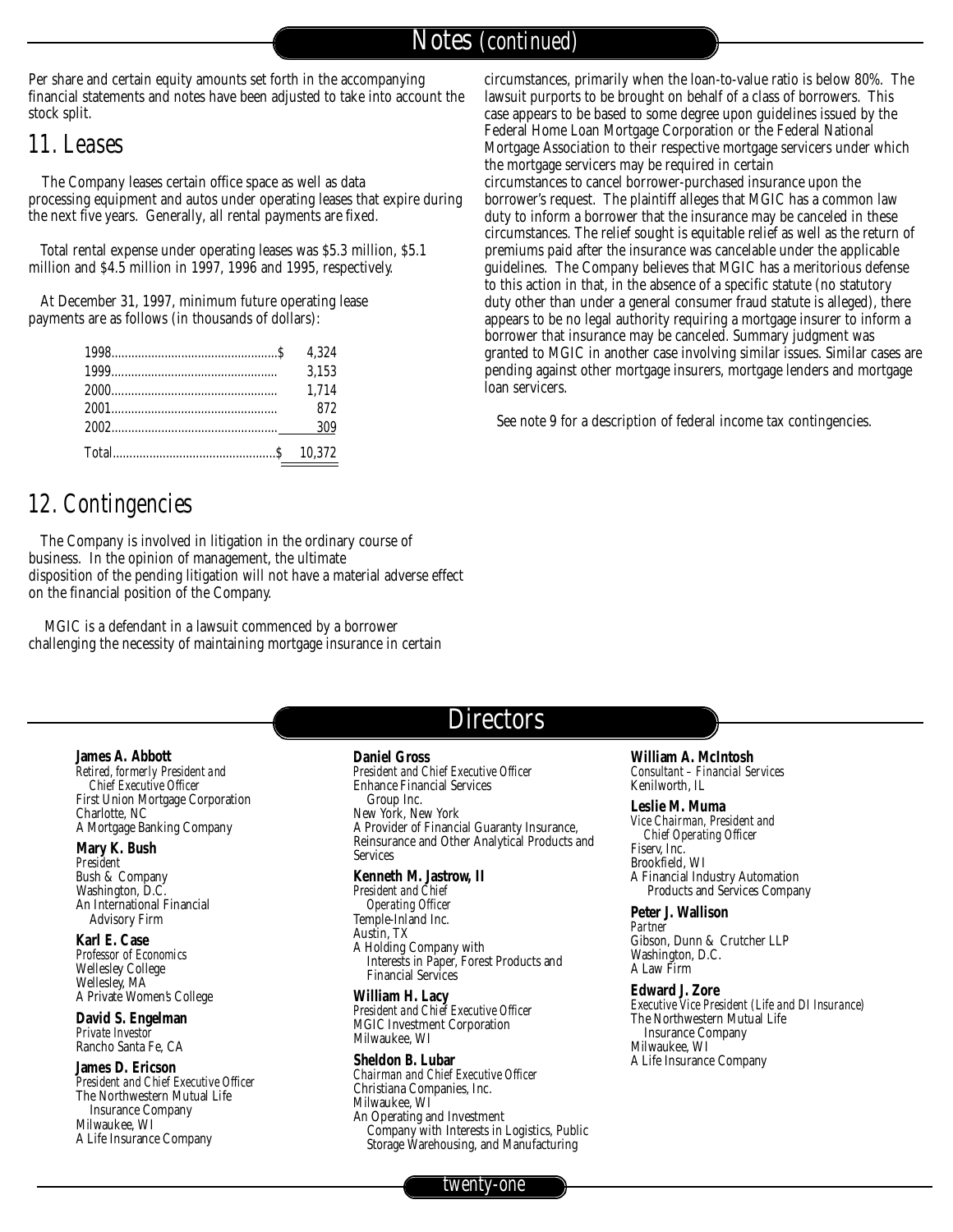## Officers\*

#### MGIC Investment Corporation

**President and Chief Executive Officer** William H. Lacy

**Executive Vice President** Curt S. Culver

**Executive Vice President and Chief Financial Officer** J. Michael Lauer

**Senior Vice Presidents** Jeffrey H. Lane *General Counsel and Secretary* 

Russell E. Van Hooser

**Vice Presidents** James A. Karpowicz *Treasurer* 

Patrick Sinks Controller and *Chief Accounting Officer* 

Joseph J. Ziino, Jr. *Associate General Counsel and*  **Assistant Secretary** 

Mortgage Guaranty Insurance Corporation

**Chairman of the Board and Chief Executive Officer** William H. Lacy

**President and Chief Operating Officer** Curt S. Culver

**Executive Vice Presidents** J. Michael Lauer *Chief Financial Officer* 

James S. MacLeod *Field Operations*

Lawrence J. Pierzchalski *Risk Management*

Gordon H. Steinbach *C redit Policy*

**Senior Vice Presidents** Jeffrey H. Lane *General Counsel and Secretary*  Michael G. Meade **Information Services** 

Steven T. Snodgrass *Capital Markets*

Russell E. Van Hooser *R e g u l a t o ry Relations*

Lou T. Zellner *Corporate Planning*

**Vice Presidents** Joseph L. Birbaum Affordable Housing Stephen L. Blose

**Product Development and** *Strategic Te c h n o l o g i e s*

Kevin J. Cademartori **Strategic Technologies** 

Norman E. Christman *National Accounts*

Larry M. Dew, Jr. *Managing Director* 

Thomas A. Drew *C l a i m s*

Sandra K. Dunst *Capital Markets Operations*

Henry W. Duvall, Jr. *Managing Director* 

Carla A. Gallas *Managing Director* David A. Greco

*Marketing* 

Steven F. Himebauch *National Accounts*

James J. Hlavacek *National Accounts*

Earl E. Holmes *Managing Director* 

W. Thomas Hughes *Managing Director* 

James A. Karpowicz *Investments and Treasurer* Joseph J. Komanecki *Ta x*

Gary E. Lauer *National Accounts*

John D. Ludwick **Human Resources** 

Mark E. Marple *M o rtgage Banking Strategies* James A. McGinnis

*Investor Relations* Charlotte L. Reed

**Information Services** 

John R. Schroeder *Risk Management*

Patrick Sinks *Controller and Chief* Accounting Officer

Thomas B. Theobald *Managing Director* 

Susan F. Tobin *Corporate Development* Bernhard W. Verhoeven

*Corporate Planning*

Dennis A. Waller *Contract Underwriting* 

Cheryl L. Webb *Managing Director* 

F. Paul Webster *National Accounts*

John S. Wiseman *Managing Director* 

Terrance R. Wright  $Regularory$  *Regulatory Relations* 

Joseph J. Ziino, Jr. *Associate General Counsel* and Assistant Secretary

Michael J. Zimmerman *M o rtgage Banking Strategies*